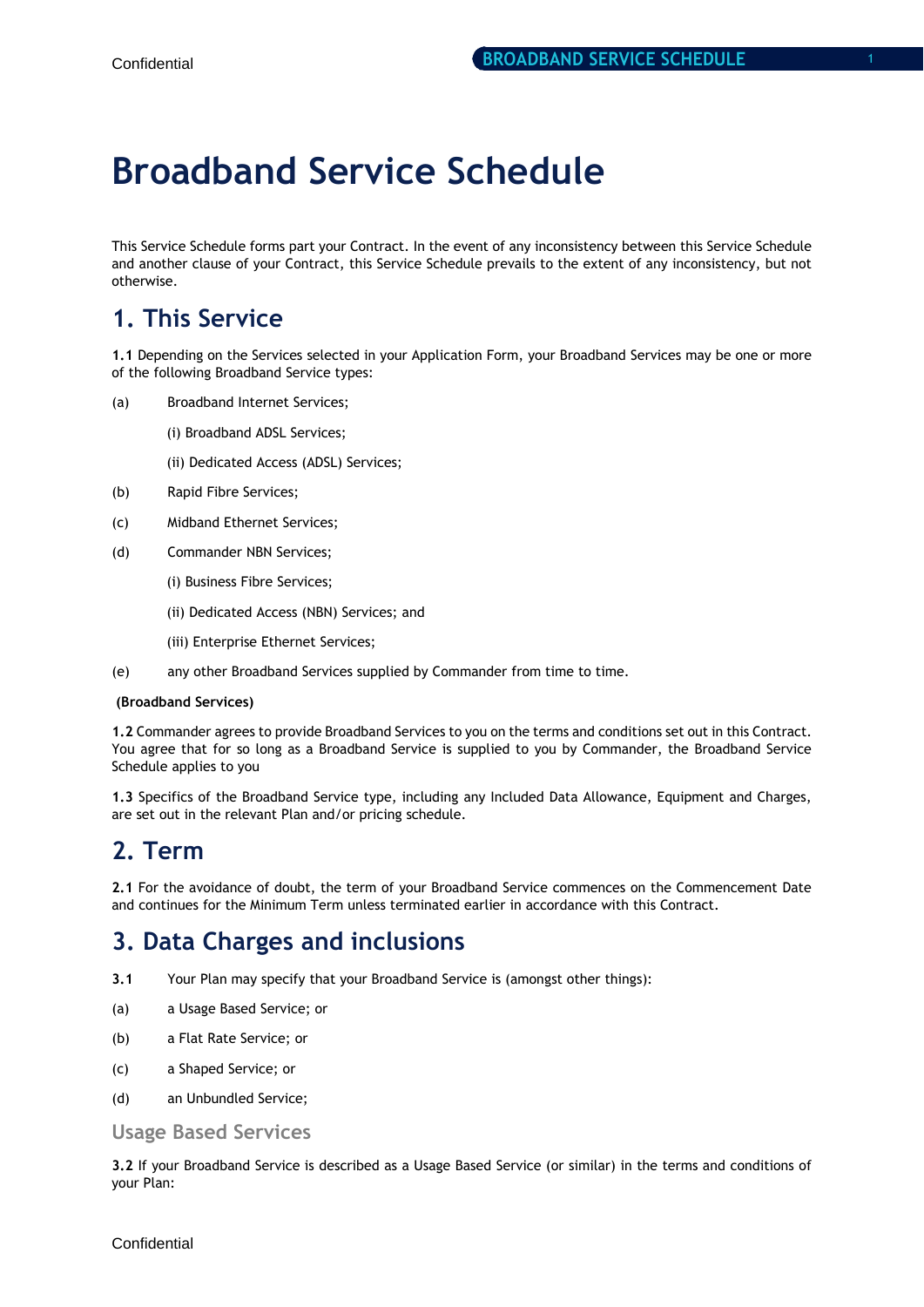(a) you are entitled to an Included Data Allowance which may be allocated between Peak and Off-Peak periods; and

(b) if you exceed your Included Data Allowance in the Peak and/or Off-Peak period, you will incur fees and charges in connection with your Excess Usage on a 'per megabyte' or 'per gigabyte' (depending on your Plan) consumption basis. We may, for spend management reasons, suspend your Broadband Service if you reach a specified level of Excess Usage.

### **Flat Rate Service**

**3.3** If your Broadband Service is designated as a Flat Rate Service (or similar) in the terms and conditions of your Plan:

- (a) you are entitled to an Included Data Allowance which may be allocated between Peak and Off-Peak periods; and
- (b) if you exceed your Included Data Allowance in the Peak and/or Off-Peak period in a given month, your Fibre Broadband Service may:

(i) be Shaped during the Peak and/or Off-Peak period (as the case may be) for the remainder of that month, in which case you will not incur fees and charges in connection with your Excess Usage during the period of time in which your Broadband Service was Shaped; or

(ii) not be Shaped for the remainder of that month, in which case you will incur fees and charges in connection with your Excess Usage during the Peak and/or Off-Peak period. We may, for spend management reasons, suspend your Broadband Service if you reach a specified level of Excess Usage

### **Shaped Service**

**3.4** If your Broadband Service is designated as a Shaped Service (or similar) in the terms and conditions of your Plan:

(a) you are entitled to an Included Data Allowance which may be allocated between Peak and Off-Peak periods; and

(b) if you exceed your Included Data Allowance in a given month (or in the Peak and/or Off-peak period in a given month), your Fibre Broadband Service will be Shaped during the relevant Peak and/or Off-Peak period (as the case may be) for the remainder of that month, in which case you will not incur fees and charges directly related to your Excess Usage during the period of time in which your Fibre Broadband Service was Shaped.

### **Unbundled Service**

**3.5** If your Broadband Service is described as an Unbundled Service (or similar) in the terms and conditions of your Plan:

- (a) you do not have an Included Data Allowance; and
- (b) you will be charged on a 'per megabyte' or 'per gigabyte' (see Plan for details) consumption basis.
- (c) if you exceed your Included Data Allowance in the Peak and/or Off-Peak period in a given month, your Broadband Service may:

**3.6** For the avoidance of doubt, **clauses 3.1** to **3.5** to are not exhaustive of the terms and conditions that apply to the Plans set out in those clauses and further terms and conditions in respect of those Plans are set out in the terms and conditions of the relevant Plan.

### **4. Data Allowances**

### **Included Data Allowance**

**4.1** Your Included Data Allowance is set out in the terms and conditions of your Plan or as otherwise notified to you from us in writing. Your Included Data Allowance may be allocated between Peak and Off-Peak periods.

*For example, you might have a total Included Data Allowance of 300GB, made up of an Included Data Allowance of 200GB during Peak times, and an Included Data Allowance of 100GB during Off-Peak times.*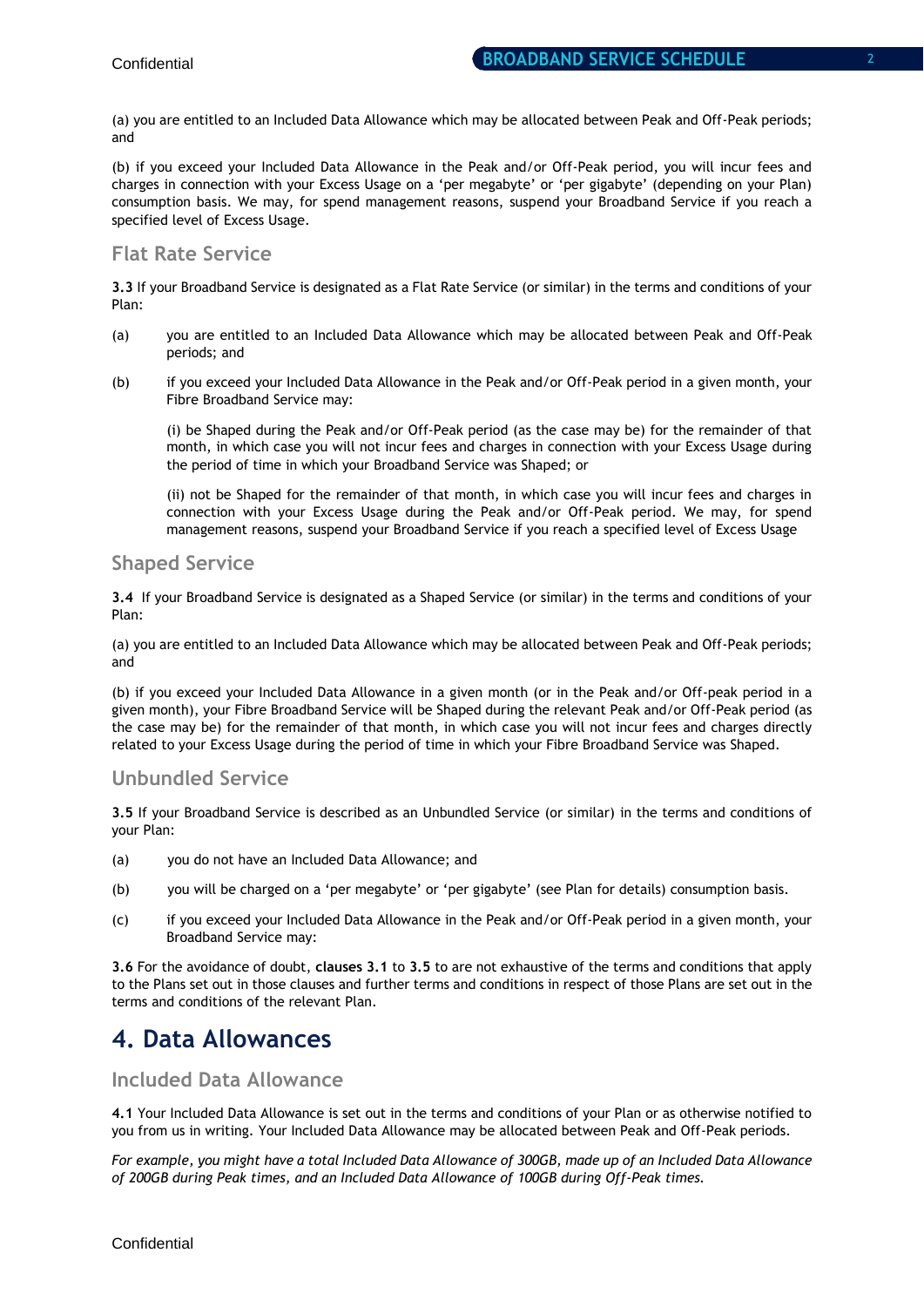#### **Confidential**

**4.2** Your usage allowance in connection with your Broadband Service will generally be pro-rated in your first month but not always.

*For example, if your Broadband Service Plan has a minimum monthly spend of \$59.95 and an Included Data Allowance of 300GB and commenced on the 16th day of a month that has thirty (30) days, you may be entitled to a pro-rated Included Data Allowance of 150GB.* 

Please refer to the terms and conditions of your Plan, or contact Customer Service, to see whether your usage allowance will be pro-rated in your first month.

#### **4.3** Your Included Data Allowance:

(a) is not a cap on the volume of data you may upload or download in a given month. You may upload or download data in excess of your Included Data Allowance, but excess usage charges may apply in respect of the volume of data that has been uploaded or downloaded in excess of your Included Data Allowance or it may be Shaped (depending on your Plan);

#### (b) is reset on a monthly basis

**4.4** Depending on you Plan, both uploads and downloads of data may consume your Included Data Allowance;

**4.5** Any Unused Data is forfeited at the end of a given month and you are not entitled to any refund, rebate or credit in respect of the Unused Data or to 'roll over' the Unused Data to any subsequent month or from an Off-Peak period to a Peak Period (or vice versa).

#### **For example:**

*If you have an Included Data Allowance of 100GB per month and you only consume 20GB in that month (i.e. your Unused Data is 80GB), your Included Data Allowance for the following month will remain at 100GB).* 

*If you have an Included Data Allowance of 100GB that is allocated between Peak and Off-Peak periods in the proportions of 30GB Peak and 7GB Off-Peak and you only consume 50GB during the Off-Peak period, your Unused Data of 20GB in respect of the Off-Peak period is not credited to the portion of your Included Data Allowance in respect of the Peak period;* 

**4.6** If we Shape your Broadband Service (whether in connection with a Flat Rate Service, the Shaped Service or other Service), you will experience reduced Bandwidth in respect of both downloads and uploads. As a result, your ability to live stream videos, conduct video conferencing, download website content may be significantly affected

#### **Spend Management Tools**

**4.7** You acknowledge and agree that the details of your data usage will be made available to you for spend management reasons by contacting Customer Service or accessible from our website unless you have an 'unlimited' Plan. For the purposes of calculating and otherwise determining your data usage (including in respect of determining whether you have exceeded your Included Data Allowance and the excess usage charges which may apply), we refer to the data usage details supplied to us by our Partners.

**4.8** You acknowledge that any other software, utilities, Equipment or applications for determining your data usage (such as data counters, whether available online or included in any software) may not be accurate and may result in you inadvertently exceeding your Included Data Allowance and incurring fees and charges in connection with Excess Usage. If you refer to and rely on those other sources, you do so at your own risk that those sources are unreliable.

### **5. Service Coverage & Availability**

**5.1** Not all Commander Broadband Services are available in all areas or to all premises.

**5.2** Availability will be assessed either at the time of your Application or following the submission of your Application, following the completion of a service qualification.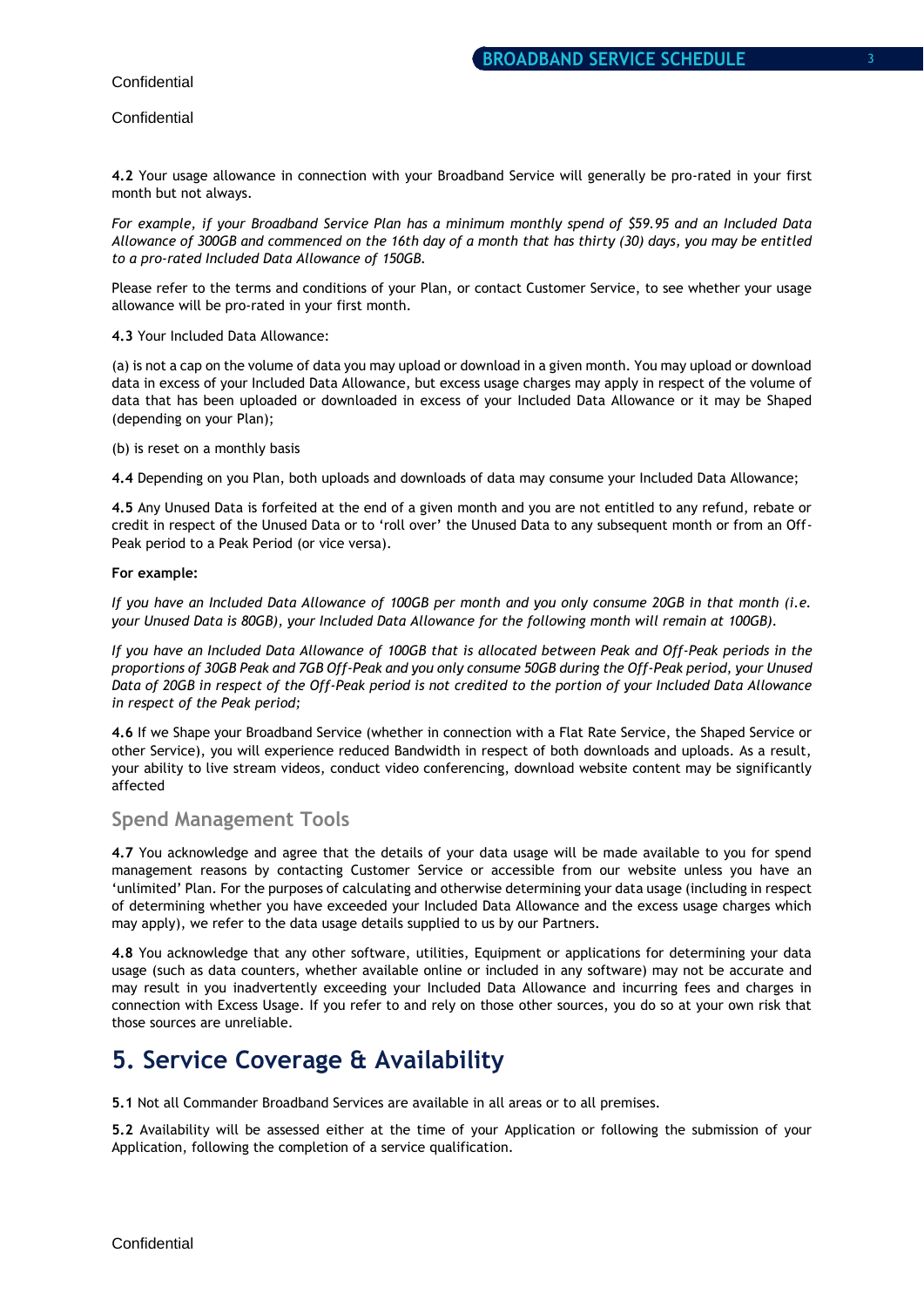**5.3** Any general statements, maps or other illustrations of service availability are a guide only and must not be relied upon as a commitment to provide a Service to any particular premises.

**5.4** We will endeavour to connect your Broadband Service as soon as we are able but cannot guarantee availability or date of commencement.

**5.5** Broadband Services are only available within our designated service areas (Coverage Areas).

You may obtain details of our Coverage Areas by contacting Customer Service or online when available.

**5.6** You acknowledge and agree that:

- (a) your Broadband Service is not compatible with all Equipment and software, and you must make your own inquiries in respect of whether your Equipment and software are compatible with your Broadband Service;
- (b) you may be required to, at your sole cost and expense, procure and install additional Equipment in order to facilitate the activation and use of your Broadband Service from the Network Boundary Point (such as, without limitation, central splitters, cabling and filters);
- (c) your Broadband Service may incur installation charges for a new, additional or non-standard connection into your premises. Charges may differ, they can be either a specific connection charge or a labour rate + materials charges; your Broadband Service may be incompatible or interfere with other Equipment and services that are used at the Premises, such as a back to base alarm monitoring service and your Basic Telephone Service. You must do such things as are required to resolve that incompatibility or interference (such as procuring and installing additional Equipment) (if that incompatibility or interference can be resolved at all);
- (d) for Enterprise Ethernet nbn Co. may amend or introduce a Fibre Build Cost (FBC) and notify you prior to the commencement of the build phase. If you cancel prior to the service being delivered nbn will charge cancellation fees, which you can find in our Schedule of Fees and Charges at [commander.com.au/sofac;](http://www.commander.com.au/sofac)
- (e) the activation and use of your Broadband Service may require an existing PSTN connection at the Premises. You may be unable to use your Broadband Service if you do not maintain or alter in some ways that PSTN connection;
- (f) you may be unable to use all or any part of your Broadband Service if you attempt to use your Broadband Service (or any part thereof) from a location other than the Premises;
- (g) the same incentives and benefits such as discounts and concessions and such available from your previous supplier may not be available for your Broadband Services;
- (h) you must make your own assessment of whether this Broadband Service is suitable for you, having regards to the Equipment and software used or intended to be used in connection with your Broadband Service, other Equipment and services used at the Premises and the Coverage Areas;
- (i) this Broadband Service may not be suitable if you require a Broadband Service which is not affected by latency, jitter, packet loss, dropouts and the like (for example, voice, real time video streaming or for high volume continuous file transfers); and
- (j) your Broadband Service may not be compatible with your internal cabling and may need to be upgraded, any cabling that is required in your premises beyond the Network Boundary Point is your responsibility**.**
- **5.7** For the avoidance of doubt, and to the maximum extent permitted by law (e.g. unless we have made representations to you and you have, acting reasonably, relied on those representations), we will not be liable to you for any incompatibility or interference with your other Equipment and services (such as a back to base alarm monitoring service and your Basic Telephone Service) in connection with the activation, use and maintenance of your Broadband Service.

### **6. Service Requirements and Limitations**

**6.1** You agree that the purpose for which the Broadband Service is fit is 'internet grade' only. Accordingly, you acknowledge that:

(a) successful data transport using the Broadband Service is not guaranteed;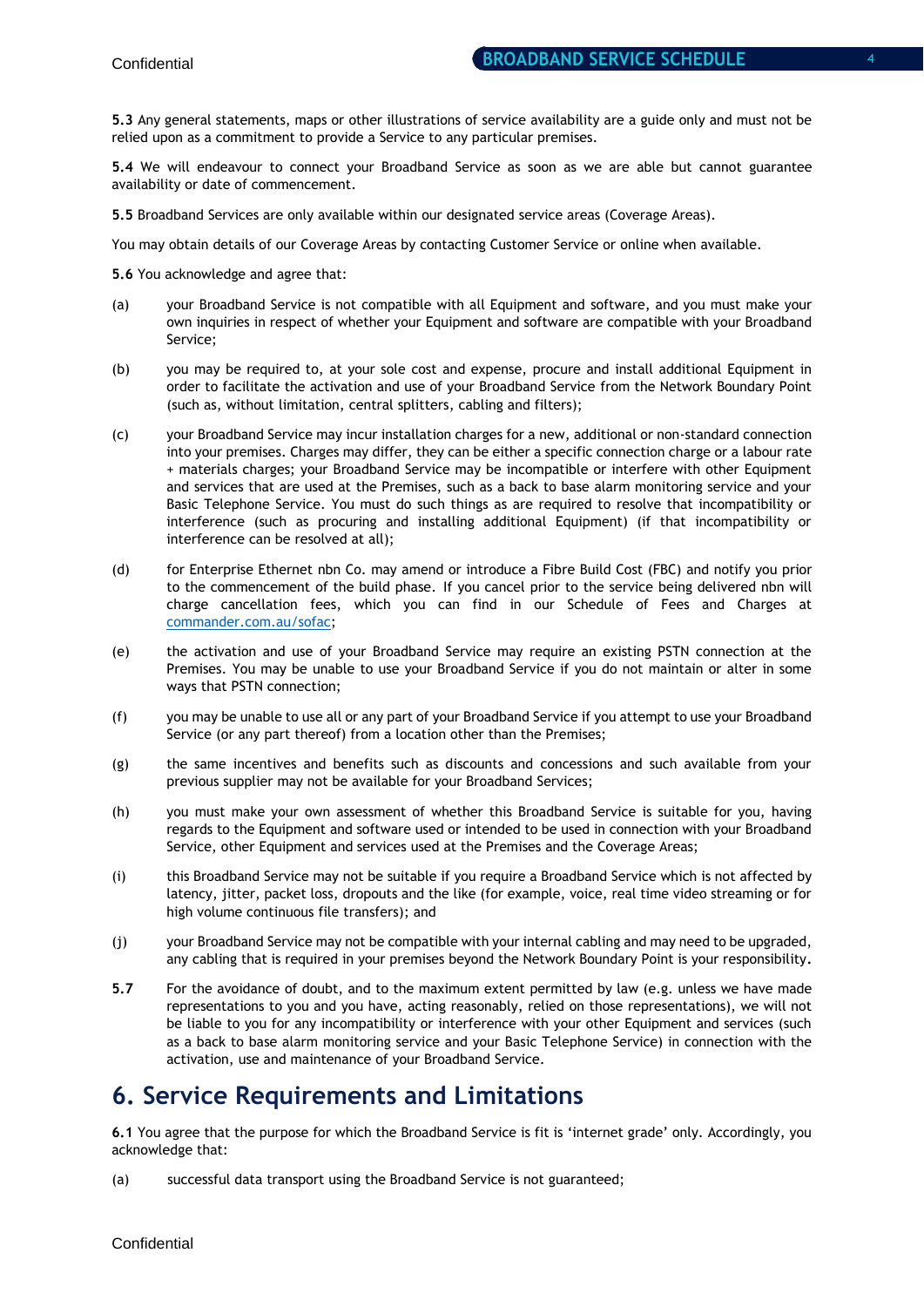- (b) the availability or performance of the Broadband Services may vary; and
- (c) the Broadband Service may not be provided, depending on capacity, interference, technical capability or other technical matters affecting the Access Network at the relevant time.

# **7. Protocols and IP Addresses**

**7.1** Your Broadband Service may require one or more of the following protocols to be enabled in your Equipment in order to use and access your Broadband Service:

- (a) PPP over Ethernet (**"PPPoE**"); or
- (b) PPP over ATM ("**PPPoA**").
- (c) Ethernet VLAN Tagging ("**802.1Q**")
- **7.2** You acknowledge and agree that:
- (a) we will assign an IP Address to the Equipment used by you in connection with your Broadband Service;
- (b) unless you purchase a Static IP Address, we may change any IP Address that has been allocated to you without notice. Where you purchase a Static IP Address and we intend to change any Static IP Address, we will endeavour to provide you with three (3) weeks' notice prior to such change; and
- (c) you may be unable to use all or any part of your Broadband Service if you do not have either PPPoE or PPPoA enabled in your Equipment.
- (d) In some instances, we require you to use PPPoE over 802.1Q VLAN 100.

**7.3** Any IP Address allotted to you by us, whether as a Static IP Address or dynamically allocated address:

- (a) remains the sole property of Commander;
- (b) may be changed or revoked by us at our discretion at any time; and
- (c) is not transferable.

**7.4** Unless a Plan states otherwise, we are not obliged to allot you a Static IP address.

### **8. Bandwidth**

**8.1** The maximum Bandwidth or speed available in connection with your Broadband Service is set out in the terms and conditions of your Plan or as otherwise notified to you by us from time to time.

**8.2** The continuity and speed of access to the Internet depends on a wide range of factors, many of which are beyond our control. Speeds refer to the maximum theoretical output under ideal conditions. Speeds may differ from the maximum theoretical output speeds including for the following reasons (depending on the Broadband Service type):

- (a) network congestion;
- (b) your geographical location;
- (c) your distance from the relevant exchange;
- (d) electrical interference from outside sources;
- (e) the IP protocol stack and application software configuration
- (f) the capacity of, load on, and available throughput rate of the remote host you are accessing;
- (g) the presence of service faults or network link congestion at any point in the end-to-end path between a remote host and the customer's system the hardware and software you use in connection with your Broadband Service (for example, your Internet browser and your computer);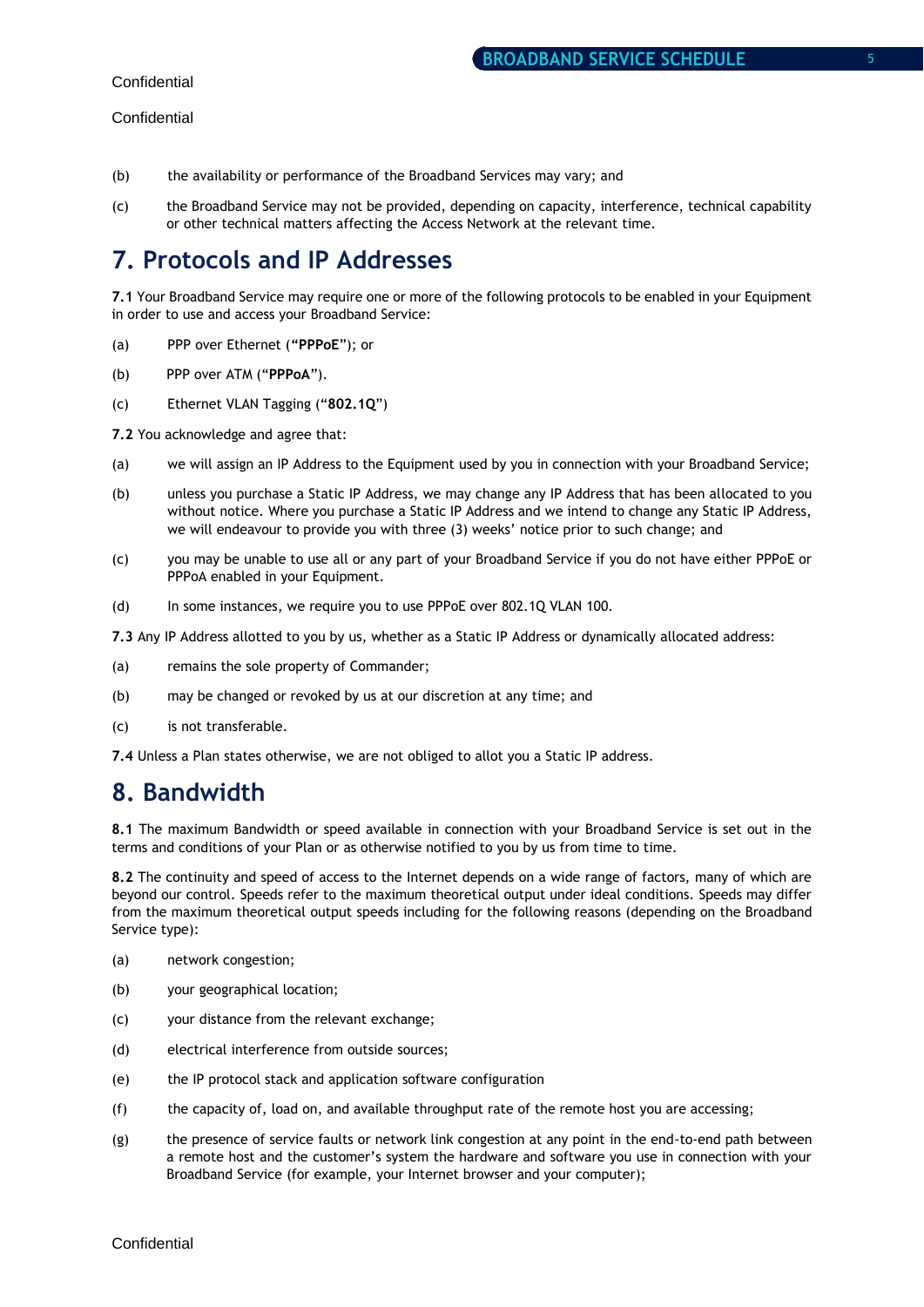- 
- (i) Wi-Fi interference;
- (j) Number of devices connected;

(h) wiring used throughout the premises;

- (k) general Internet traffic;
- (l) the quality of the underlying infrastructure;
- (m) weather conditions like extreme heat and heavy rain; and
- (n) the signal strength or obstruction to line of sight.

We have no control over the accuracy or appropriateness of any information on the Internet and are not responsible for any software or material available on the Internet.

**8.3** If the terms and conditions of your Plan specify a particular transmission rate and you consistently experience a rate below that specified rate, you may raise a support ticket with us (**Bandwidth Support Ticket**). You acknowledge and agree that we will not respond to, or take any action in respect of, a Bandwidth Support Ticket if we detect that you are experiencing a Bandwidth above the specified transmission rate for your Plan.

**8.4** You acknowledge and agree that the Bandwidth in connection with your Broadband Service may fluctuate from time to time, including, without limitation, for reasons within the control of our suppliers. Where we believe that the variation will materially and adversely affect you, we will endeavour to provide you with reasonable notice, but not otherwise.

*TCP Customers Clause 49 of Part C of your Contract (Standard Form of Agreement) applies to you to the extent the fluctuation results from a variation to your Contract.* 

### **9. Use of Services**

**9.1** You must not use the Broadband Services:

- (a) in contravention of any applicable Law;
- (b) in any manner that is indecent, obscene or otherwise offensive, menacing, threatening or abusive;
- (c) in any manner that is defamatory or tortuous or infringes the rights of any Third Party;
- (d) in a way that damages, harms or intentionally degrades the performance of the Broadband Services; or
- (e) facilitate the provision of broadband to multiple premises.

### **Adherence to Fair Use Policy and/or Acceptable Use Policy**

**9.2** You agree to comply with our Fair Use Policy and/or Acceptable Use Policy which is published on our website, and which set out what we consider to be a fair and reasonable use of our Services. You agree that you will comply with such policies unless you are not required by law to do so.

*TCP Customers Clause 49 of Part C of your Contract (Standard Form of Agreement) applies to you if we intend to vary the terms of our Acceptable Use Policy or Fair Use Policy.* 

### **Use of Equipment**

**9.3** You agree to ensure that any Equipment used by you in connection with the service:

- (a) is approved for use in connection with Australian telecommunications networks;
- (b) is not used for any purpose other than the purposes for which it was approved; and
- (c) is maintained in good repair and working condition.

#### **No reselling or resupply**

**9.4** Once the Broadband Service has been installed you agree that: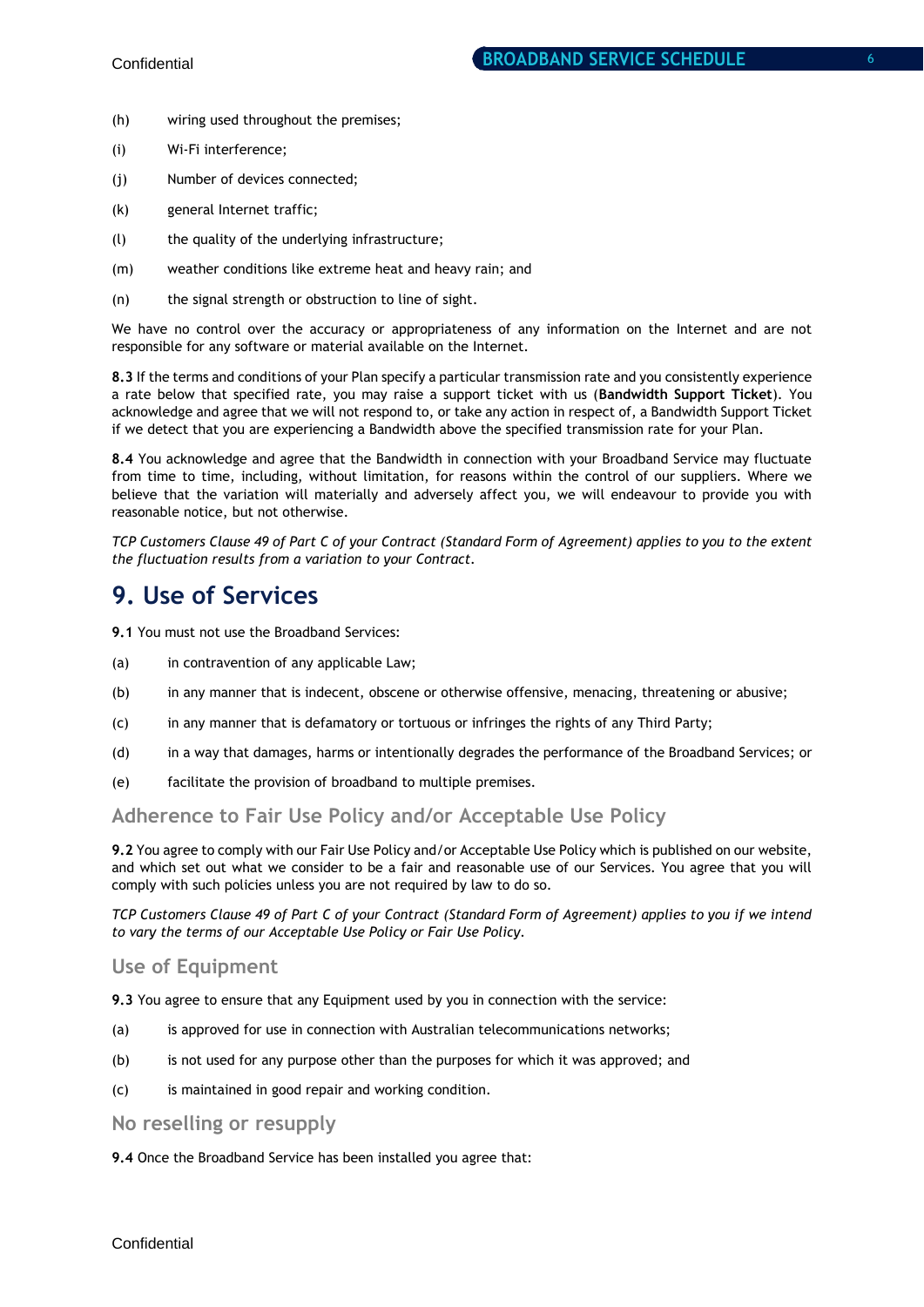- (a) you will not resell, re-supply, on-sell, give access to any other third party at no charge or for a fee in any manner or form, any of the Broadband Service's facilities or Equipment;
- (b) you will not in any way resell, re-supply, on-sell, give access to any other third party at no charge or for a fee in any manner or form, any Bandwidth provided as part of the Broadband Service; and
- (c) the use of this service is prohibited to facilitate the provision of broadband to multiple premises. A practical example of this is, when ordering the service to a communications cabinet at a multi-Premises site (such as an apartment building, shopping centre, business park, or residential/retirement village) and using that service to facilitate the provision of broadband to multiple Premises within that multi-Premises site.

### **10. Installation – General**

**10.1** The charges for a standard installation are set out in the Service Plan or in the pricing schedule, these can be found [commander.com.au/sofac.](http://www.commander.com.au/sofac)

**10.2** If you need to reschedule the installation appointment, you must give us at least two Business Days' notice. Fees may apply for missed appointments where you have not given at least two Business Days' notice.

**10.3** Any non-standard requests (for example regarding the location of a Connection Point, NAP, Socket or other aspects of the installation at the Premises) may incur additional fees - a "custom installation" - which must be agreed upon prior to installation via quotation and acceptance of additional costs. Additional charges will be invoiced to your bill in addition to the cost of a "standard" install or may be invoiced by the third party auctioning the installation.

**10.4** Any internal wiring which may be required to connect a Broadband Service to a desired location within the premises from the Network Boundary Point is your responsibility and must be completed by an ACMA-licensed technician. We may recommend or supply the licensed technician to perform the required work. Any related charges may be billed via us or the party who performs the required work.

### **11. Access to the Premises**

**11.1** You agree that you will allow us (or any other person nominated by us, including the Network Partner and its contractors) safe, efficient and timely access to the Premises when required:

- (a) to supply the Broadband Service to you or any other customer;
- (b) to deliver, install, connect, inspect, modify, replace, maintain, repair, reinstate, service, disconnect, remove or perform any other work on or in relation to part of the Access Network or any third-party network; or
- (c) for any other reasonable purpose, for as long as the Broadband Service is provided to you, and for a reasonable period thereafter as reasonably requested by us or our supplier.

**11.2** If you do not own the Premises you must:

- (a) obtain any necessary consents so as to ensure at all times we and any other third party (if applicable) have safe, unimpeded, sufficient and timely access to that premises as required to install, inspect, repair, maintain or provide the Broadband Service or any related facility or Equipment on the Premises;
- (b) advise us in writing of any relevant safety and access protocols that the landowner, landlord or relevant third party requires us to comply with prior to us agreeing to provide you with the Services; and
- (c) indemnify us and any other relevant third party (if applicable) against any claim made by the owner, occupier, lessee, lessor, agent, or any other party providing access to that premises, in relation to us or any other third party (if applicable) entering that/those premises including reimbursement for the cost of removing any Equipment because the relevant consent was not obtained.

### **12. Value Added Services**

**Confidential**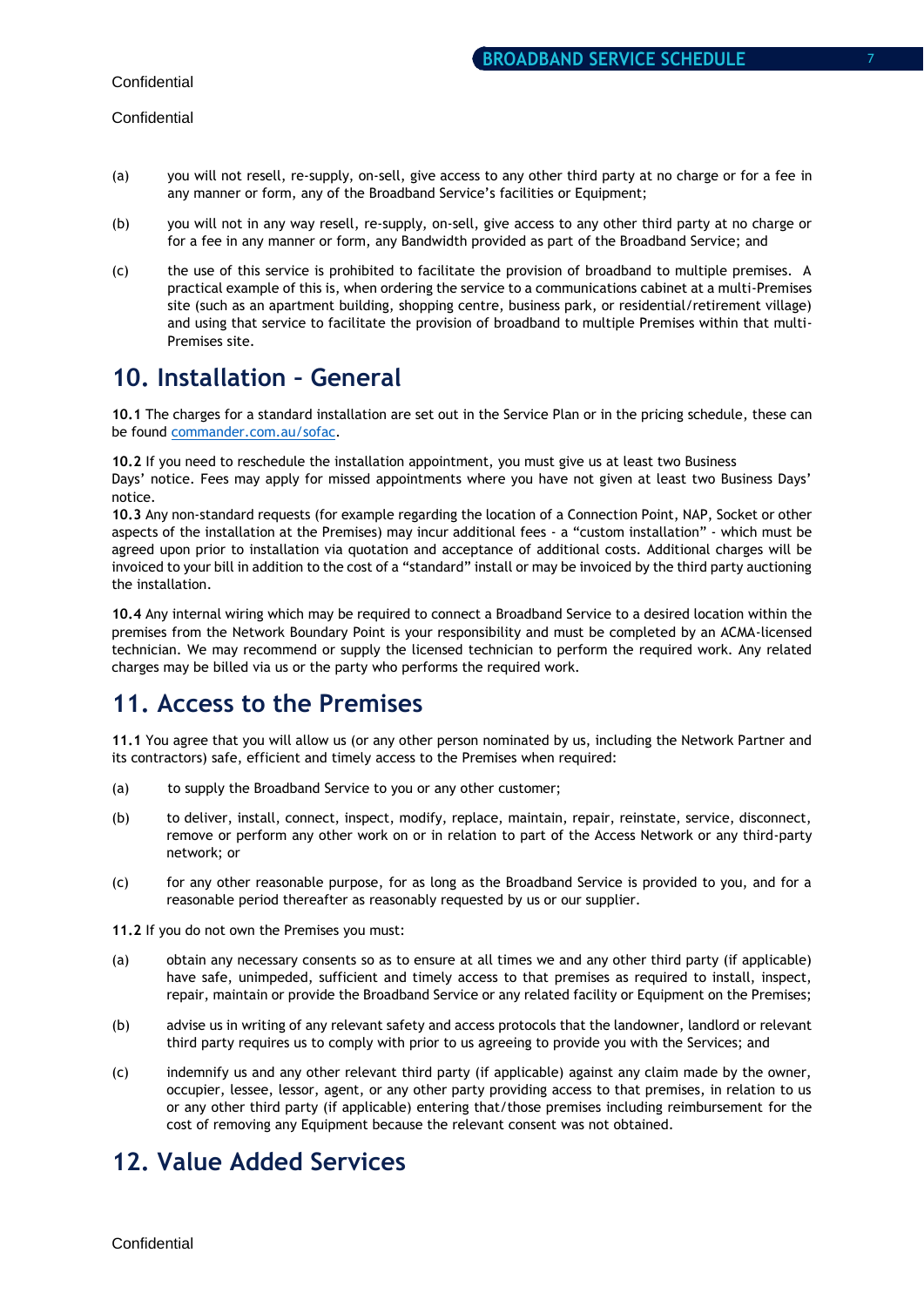**12.1** Where available in connection with your Broadband Service and agreed to by the parties (on such terms and conditions that are acceptable to the parties), your Broadband Service may include access to Value Added Services.

**12.2** You acknowledge and agree that:

a) the Value-Added Services that are available to you may vary from time to time and we may add, remove or vary Value Added Services. Where we reasonably believe that an addition, removal or variation of a Value-Added Service will materially and adversely affect you, we will endeavour to provide you with reasonable notice.

*TCP Customers Clause 49 of Part C of your Contract (Standard Form of Agreement) applies to you if we intend to vary a Value-Added Service;*

- b) whether you are entitled to, or are able to use, a given Value Added Service (and the extent of that use) depends on a variety of factors, such as the terms and conditions of your Plan and Service and any Equipment or software that you use in connection with your Broadband Service;
- c) you must make your own assessment (and to the maximum extent permitted by Law e.g. unless we have made representations to you and you have, acting reasonably, relied on those representations), you solely rely on that assessment of:
- d) the fitness of a given Value Added Service for the purpose that you require; and
- e) any minimum Equipment, Service, software or other requirements of a given Value Added Service;
- f) fees and charges may apply to subscribe to, activate or use a given Value Added Service. Those charges include, but are not limited to, monthly subscription or access fees, activation fees and the like; and
- g) fees and charges in connection with the Value-Added Services are billed to your account in respect of your Fibre Broadband Service and you are obligated to pay those fees and charges.

### **13. Service Software**

**13.1** We may provide you with software for use in connection with your Broadband Service **(Software).**

**13.2** You acknowledge and agree that:

- (a) the Software is the exclusive property of its owner who retains all goodwill, right, title and interest in the Software and the Software Documentation (including all intellectual property rights);
- (b) you will ensure that no act is done (or no act is failed to be done) which interferes with the owner's goodwill, right, title or interest in the Software or Software Documentation or offends the owner's moral rights in the Software or Software Documentation;
- (c) you are granted a limited, non-exclusive, non-transferable, non-sub licensable, non-assignable license to use the Software;
- (d) the provision of the Software to you is not to be interpreted as any representation by us or the owner of the Software that the Software will perform to a certain level or that the Software will be compatible with your Equipment or other software;
- (e) you have made your own prior independent inquiries in respect of the performance of the Software and the compatibility of the Software with your Equipment and with other software; and

(f) you will ensure that the End User License Agreement in respect of the Software is strictly complied with.

#### **13.3** You must:

- (a) only use the Software in strict accordance with the Software Documentation;
- (b) only use the Software for the purpose of using your Broadband Service;
- (c) not disassemble, decompile, or reverse engineer the Software; and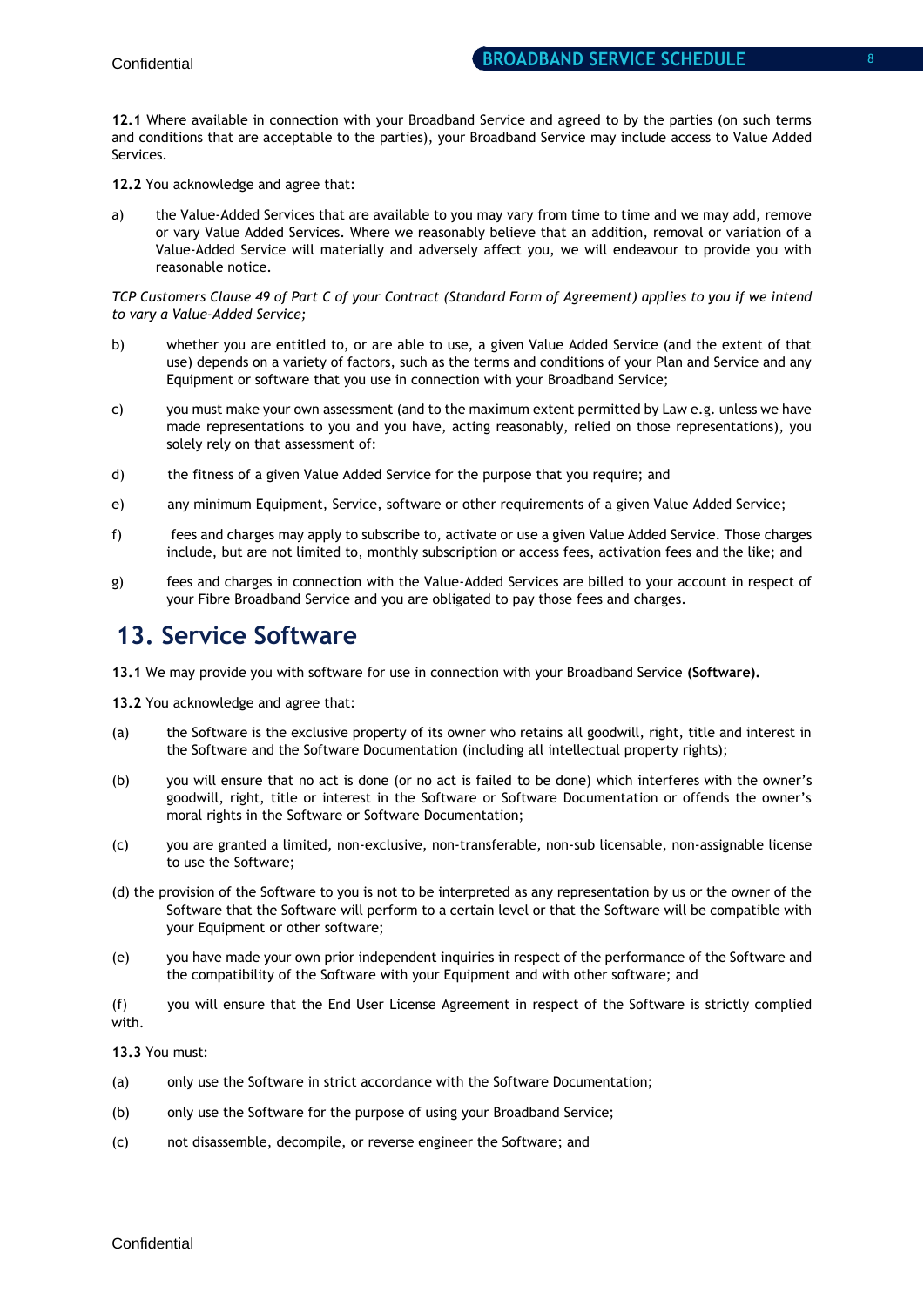(d) not copy, reproduce, or make a backup of the Software or Software Documentation or otherwise deal with the Software or Software Documentation in a manner which is inconsistent with the rights of its owner.

### **14. Broadband Service Network Equipment**

**14.1** You must not access or attempt to access or interfere with the Broadband Service Network Equipment unless directed to by us or the Network Partner.

**14.2** You must not, without prior consent, remove or obscure any identification marks on the Broadband Service Network Equipment.

**14.3** You will not create, attempt to create, or do anything that will lead to the creation of a lien, charge, mortgage or security interest over any part of the Broadband Service Network Equipment.

**14.4** You agree to notify us immediately on becoming aware of any damage or malfunction of the Broadband Service Network Equipment.

### **15. Faults**

**15.1** You agree that:

- (a) your Broadband Service is provided by us;
- (b) you do not have any service contract with our Network Partner; and
- (c) You will report any faults or issues with the Service to us and you will not contact our Network Partner in relation to service issues.

**15.2** Commander will endeavour to respond and resolve the fault within a reasonable timeframe, unless a specific service level agreement has been contracted.

**15.3** In the event of you reporting a fault with your Broadband Service to us we may require that you conduct some basic preliminary testing of your Service including customer-end Equipment to help us to determine the source of any fault. Until this has been undertaken by you, we may treat the potential faults a preliminary enquiry.

**15.4** You agree that any faults with the service, must be reported as directed by us or as provided for in any complaint's resolution process.

**15.5** In the event that you report a fault to us and:

- (a) it is investigated by our Network Partner;
- (b) our Network Partner determines that there is no fault in the Access Network or Broadband Network Equipment; and
- (c) we determine acting reasonably that the cause of the fault was likely to be in your Equipment (including customer cabling); we may pass on to you any fees charged to us by our Network Provider for investigating the fault.

### **16. Warranties**

**16.1** Without limiting any other warranty provided in your Contract, you warrant to us that:

(a) In respect of each fibre-based Service (such as NBN Services, Enterprise Ethernet or Rapid Fibre) you are the owner of the Premises and consent, or if you are not the owner of the Premises you warrant to us that you have procured the consent of the owner of the Premises, to enable fibre to the Premises and to allow us and our Partners to maintain and repair all accesses connected with the supply of the Broadband Service to the Premises;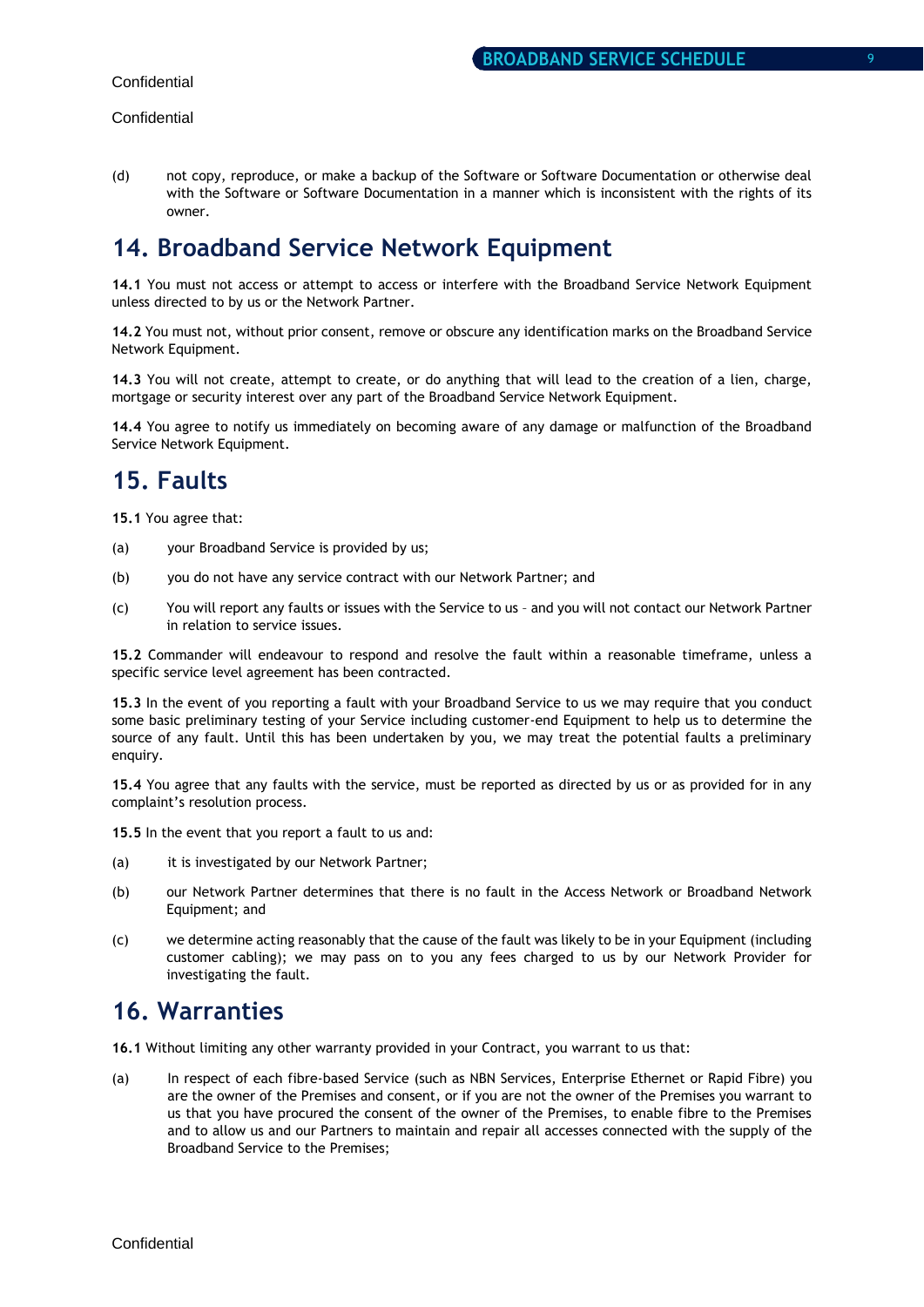- (b) in respect of each fixed telephone and broadband (Including ULL services supplying Broadband without an underlying fixed telephone service) service at the Premises, you consent, or if you are not the account holder of each fixed telephone and broadband service, you warrant to us that you have obtained the consent of the account holder of each fixed telephone and broadband service, for:
	- (i) Broadband Service to be supplied to the Premises;
	- (ii) the disconnection of any existing broadband services (where they will not be, or are unable to be, supplied over fibre) or the migration of existing broadband services to nbn;
	- (iii) each fixed telephone and broadband service at the Premises to be supplied over, and migrated to be supplied over (if required), a nbn communications line; and
	- (iv) the Broadband Service to be maintained and repaired;
- (c) in respect of each fixed telephone and broadband (Including ULL services supplying Broadband without an underlying fixed telephone service) service at the Premises, you consent and agree, or if you are not the account holder of each fixed telephone and broadband service, you warrant that you have obtained the consent and agreement of each such account holder in respect of the following matters:
	- (i) **Important:** for an outage to occur in respect of existing fixed telephone and broadband services at the Premises while the Broadband Service is being provisioned and that you and each account holder will not be able to receive or make any telephone calls (including to the 000 emergency service) over any of its fixed telephone services for the duration of the outage;
	- (ii) **Important:** that if there is no back up battery or power supply unit at the Premises, or the backup battery or power supply unit is not installed, is faulty or is flat, any end user at the Premises will not be able to receive or make any telephone call s (including calls to 000 emergency services) for the duration of the power interruption;
	- (iii) **Important:** it is your obligation to check that the power supply to the Premises is operational and you must report all faults to us;
	- (iv) the copper or aluminium communications wire to the Premises will be taken as removed from the date that Commander NBN Service is provisioned and that neither us or our Partners will be required to reinstall the copper or aluminium communications wire to the Premises;
	- (v) a new fixed voice and broadband service that is supplied over fibre or NBN (whether or not we supply those services) may be unavailable if there is a failure in the power supply to the Premises;
	- (vi) the supply of the Broadband Service may mean that Incompatible Products will not be able to be supplied to the Premises if at all or to an acceptable quality;
	- (vii) the effects listed in this clause 16 (Warranties) will apply equally to any end user of fixed telephone and broadband services that are provisioned or supplied over the same copper/aluminium or fibre communications line (as the case may be); and
	- (viii) you will provide reasonable notice to all end users of fixed telephone and broadband services at the Premises of the interruption that may be caused to those services by the provisioning of a Broadband Service to the Premises.

# **17. Broadband Service type specific terms: Commander NBN Services (Including Fibre services provided by other suppliers)**

**Dependency of other Services** 

**17.1** You acknowledge and agree that the provision of a Commander NBN Service (Including Fibre services provided by other suppliers) to your Premises will result in all fixed telephone and broadband services at the Premises being provided over the same communications line, whether or not those fixed telephone or broadband services are supplied to you by us.

**17.2** You agree that: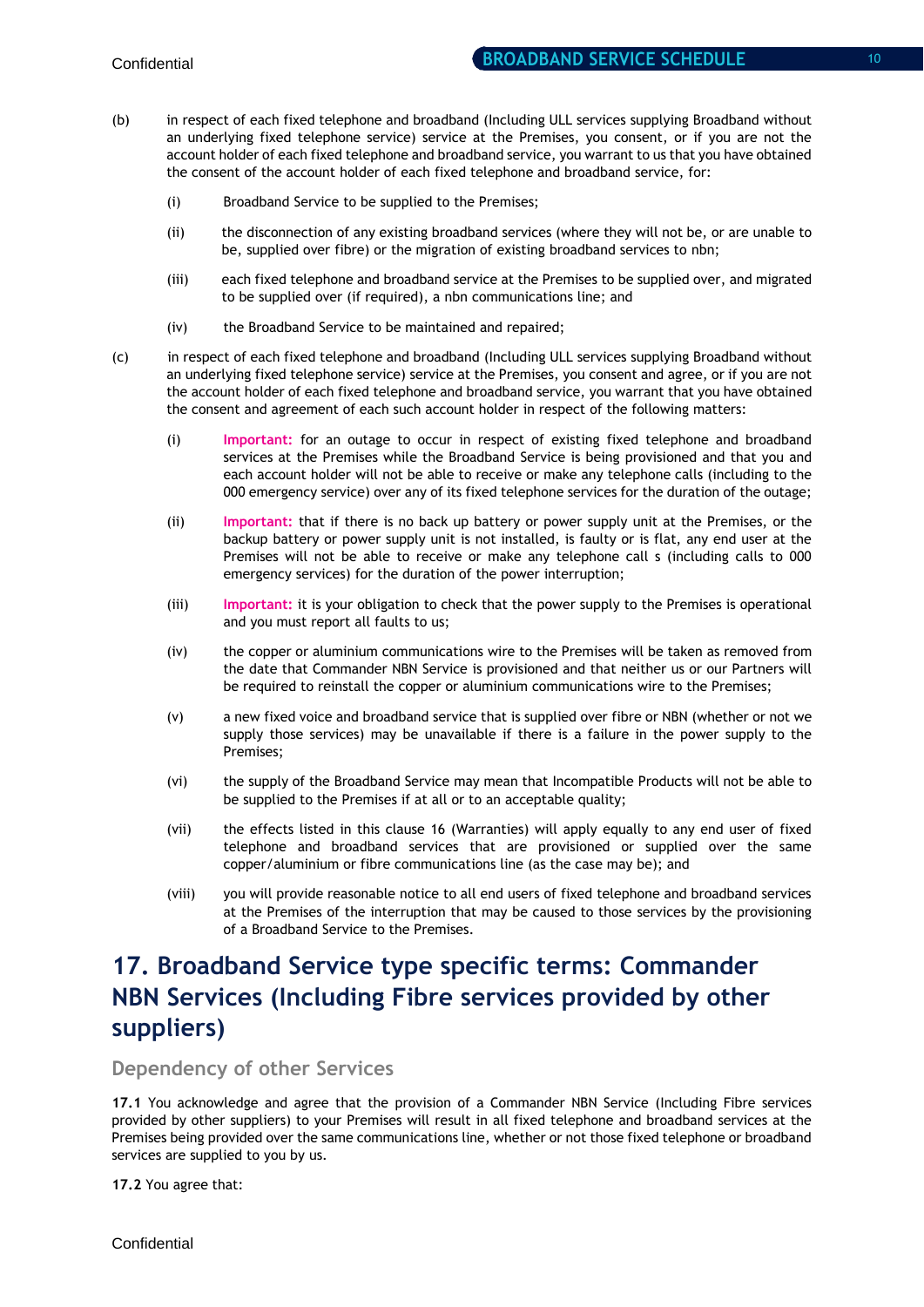#### **Confidential**

- (a) we or our Network Partner may disclose to Affected Providers and to other end users at the Premises that Commander NBN Service is utilised and available at the Premises; and
- (b) our Network Partner may contact you for the purpose of connecting, migrating, maintaining or repairing the Commander NBN Service to your Premises.

### **Power supply required**

**17.3** The ability to provide a Service to the Premises is dependent on a continuous power supply to your Premises and you agree that you are responsible for, and will, arranging for a reliable power supply to your Premises. The Broadband Service Network Equipment may require access to a domestic AC 240v socket for the powering of the nbn Connection Box, or other supplier equipment and power-supply. You will be responsible for the cost of power used by the unit

### **Installation and Set Up**

**17.4** Unless Commander NBN Service (Including Fibre services provided by other suppliers) has previously been installed which we are able to use for the Broadband Service, installation of the Broadband Service may require installation of Broadband Service Network Equipment (Technology dependant – See Access Network definition for specifics)

### **Fibre Services: Standard installations and Non-Standard Installations**

**17.5** You acknowledge and agree to pay for NBN installation charges which may apply to your Service, including any "Standard Installations", "Non-Standard Installations", "Fibre Build Costs" and "Amended Fibre Build Costs" as determined by NBN Co.

## **18. Broadband Service type specific terms: Midband Ethernet Services**

**18.1** Midband Ethernet Services are Broadband Services offered on the Commander network or by one of our suppliers.

**18.2** Subject to the availability of On Net Midband Ethernet at your location, you can activate a new service with Commander.

### **Power supply required**

**18.3** The ability to provide a Service to the Premises is dependent on a continuous power supply to your Premises and you agree that you are responsible for, and will, arranging for a reliable power supply to your Premises.

### **19. Broadband Service type specific terms: Rapid Fibre**

#### **Power supply required**

**19.1** The ability to provide a Service to the Premises is dependent on a continuous power supply to your Premises and you agree that you are responsible for, and will, arranging for a reliable power supply to your Premises.

### **Service Qualification**

**19.2** If your Service Qualification indicates restrictions apply, you agree you are a business having more than 15 employees. If your number of employees falls below 15, you must notify us immediately and you will no longer qualify to receive the Rapid Fibre service.

**19.3** The resulting number of days in the service qualification applies to build time, not end-to-end provisioning of your service.

### **Limitations**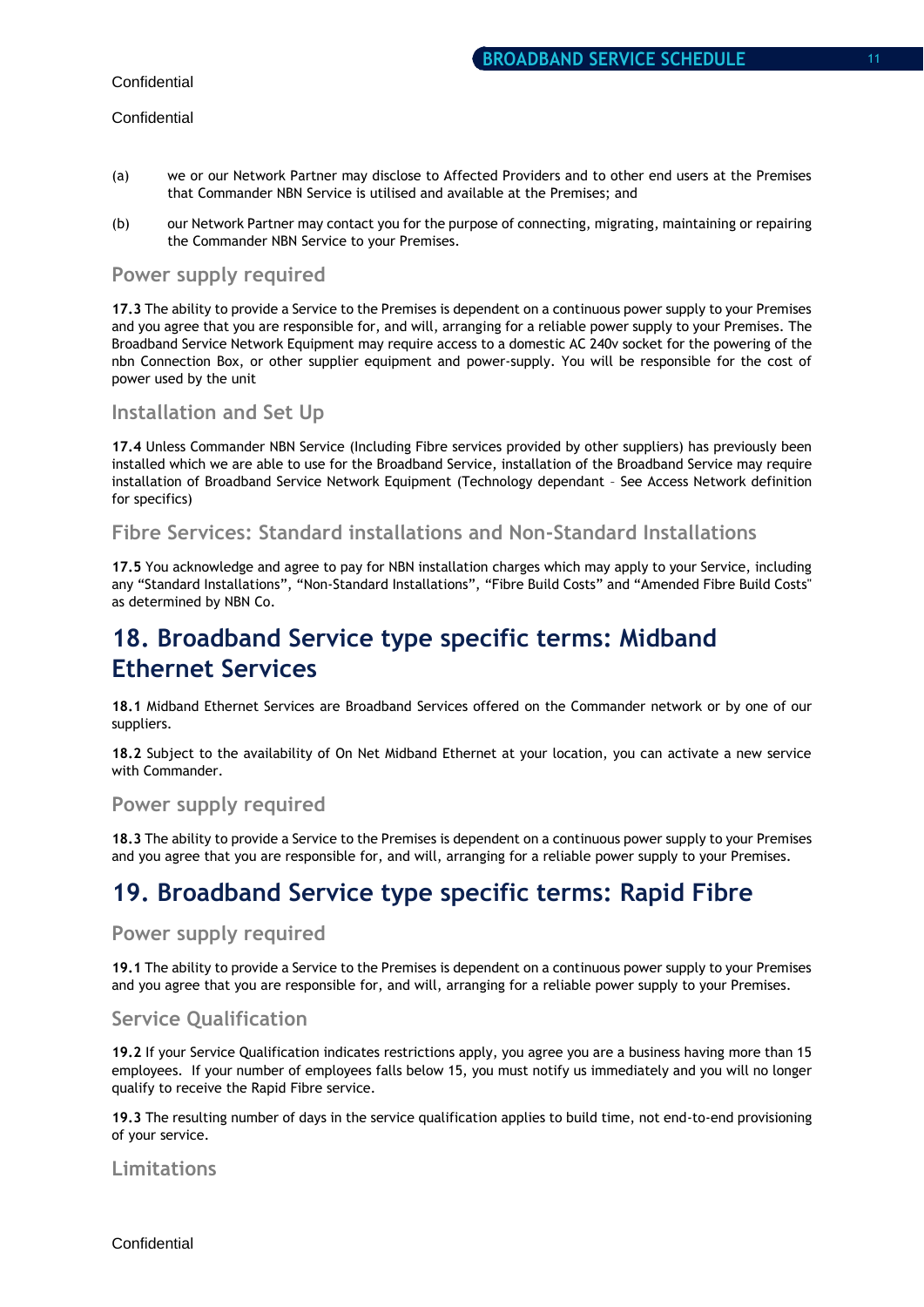**19.4** The Commander Rapid Fibre Service and any other Service forming part of the Maximum Bandwidth is subject to the following limitations:

- (a) the Customer must supply their own router and / or firewall;
- (b) BGP routing is not available;
- (c) the Service may not be used in a redundant port arrangement;
- (d) the Service may not be used by Internet, hosting or other service providers as part of their own products or services or used to aggregate Internet traffic for more than one End User;
- (e) the Service may not be used for Internet aggregation or as a wholesale IP Transit product;
- (f) this Service may not be sold for provision into a data centre, except where agreed to in writing;

#### **Equipment**

**19.5** From the Broadband Service Network Equipment, the Customer must provide all cabling to the Customer's Equipment and ensure connectivity to the Service form the Broadband Service Network Equipment. The Customer acknowledges that Commander is not responsible for the Service, connectivity or any configuration from the Broadband Service Network Equipment to the Customer's Equipment.

**19.6** The Customer acknowledges that Commander may, subject to giving reasonable notice and at Commander's cost, change, modify, replace, or remove the Commander Equipment in our absolute discretion, provided such change, modification, replacement or removal does not adversely affect provision of the Services to the Customer or the Customer's ability to conduct its business.

**19.7** The Commander Equipment always remains the property of Commander or its supplier and the Customer must not enter into any agreement for the transfer, sale, mortgage, granting of any security interest or other dealing in connection with the Commander Equipment.

**19.8** The Customer must not, without Commander's prior written consent, remove any of Commander's Equipment from any location. The Customer must not, without Commander's prior written consent, remove or obscure any identification marks on the Commander Equipment.

**19.9** The Customer bears the risk of loss or damage to any Commander Equipment which the Customer uses or provide access to during the provision of the Service or while it is or should be in the Customer's possession and/or control (except as a result of a negligent act or omission of Commander or our employees or agents) and the Customer indemnifies Commander and its suppliers in respect of any such loss or damage.

**19.10** The Customer must ensure space and power is provided to the Broadband Service Network Equipment at the location for the purposes of the Rapid Fibre Service.

### **20. Relocations**

**20.1** In the event you require a relocation of the Service to a new location, you must give Commander reasonable notice;

**20.2** You acknowledge that not all Services can be relocated;

**20.3** Commander will respond to the request and advise, in its absolute discretion, whether the Services can be relocated;

**20.4** In the event the Services can be relocated, a once-off fee may apply as well as a change to the monthly recurring fee for the Service as a result of the relocation; and

**20.5** The contract term may still apply, or you may be recontracted depending on additional equipment required or your plan has been amended.

**20.6** In the event that Services cannot be relocated, Commander may charge the customer an Early Termination Fee.

### **21. Termination and suspension**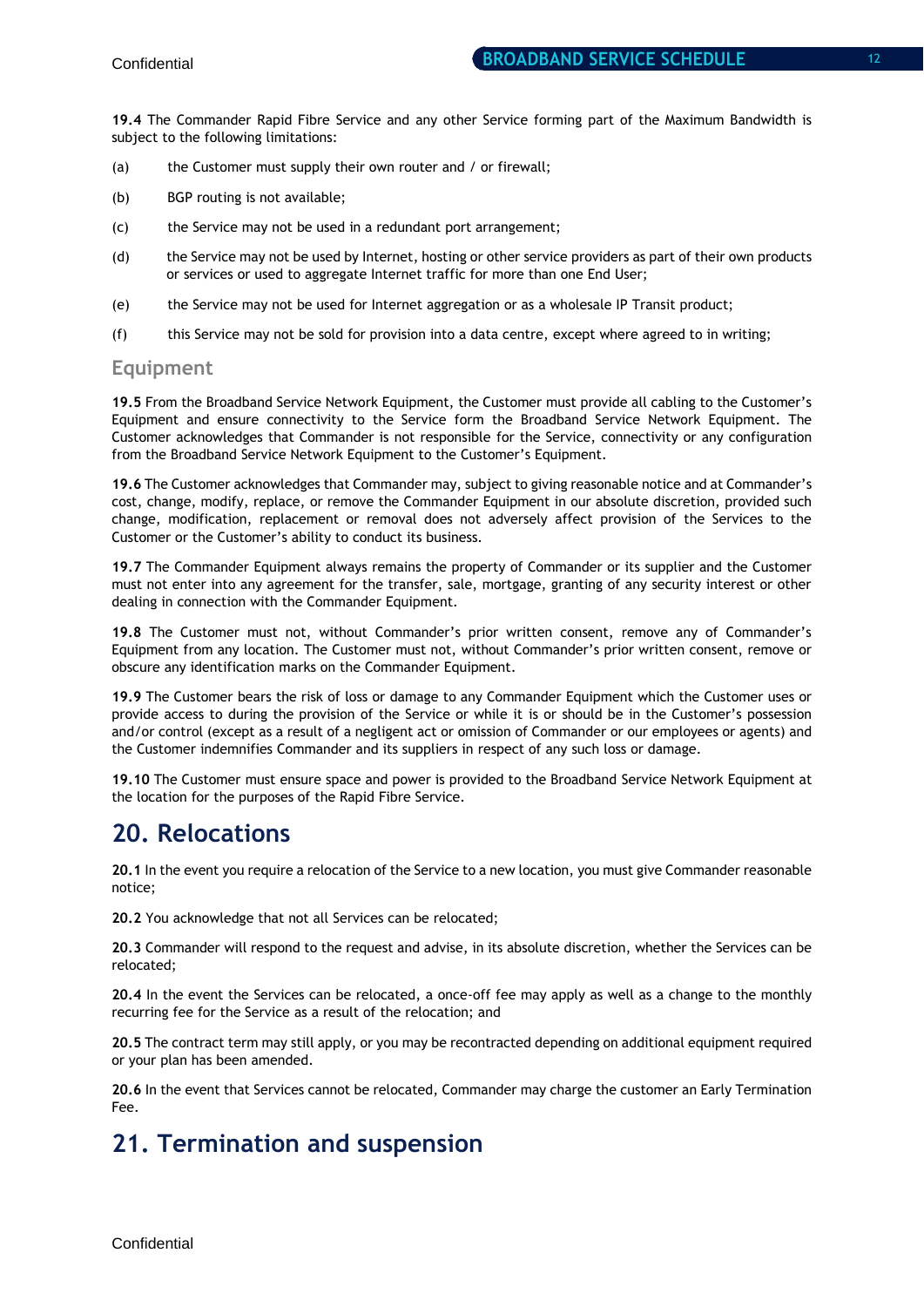### **Termination or Cancellation by you prior to installation**

#### **21.1** In addition to any termination rights of both parties set out in the General Terms:

- (a) you may cancel an order for our Broadband Service up to one week before the scheduled Installation Date however a cancellation charge will apply, and you may be required to reimburse us for any other third-party costs incurred by us in relation to your cancelled service.
- (b) if you cancel your Broadband Service less than 5 working days before installation is due to be completed, we may charge you one month's rental as per your Broadband Service plan plus any third-party costs incurred by us in relation to your cancelled service.

### **Termination or Suspension**

Service.

**21.2** Without limiting our right to terminate, suspend or limit your Broadband Service (as set out in the terms and conditions of your Plan or any in other clause of your Contract), we may immediately terminate, suspend or limit your Broadband Service:

- (a) if you breach a material term of this Service Schedule, including if you use your Broadband Service (or any part of your Broadband Service) is:
	- (i) used to transmit, reflex or aggregate domestic or international traffic; or
	- (ii) used in connection with Equipment that switches or reroutes calls or traffic; or
	- (iii) used for, or in connection with, any purpose that it is similar to or in furtherance of the conduct set out in clause 78 of Part C of your Contract (General Terms). and of this Service Schedule; or
	- (iv) if any agreement, contract, deed or arrangement between us and our supplier in connection with the supply of your Broadband Service is varied, suspended or terminated and we believe that it is reasonable for operational reasons to terminate, suspend or limit your Broadband

**21.3** Without limiting any other right in your Contract to terminate or suspend your Services, we may terminate or suspend your Broadband Service:

- (a) upon two (2) months written notice if a Network upgrade will result in us no longer being able to supply the Broadband Service to your Premises; or
- (b) immediately, if a Standard Telephone Service that is supplied to you in connection with a related Service is cancelled for any reason; or
- (c) at any time on written notice if our relevant Partner determines that the infrastructure over which the Service is supplied would not pass our Partner's Service Qualification; or
- (d) at any time on written notice if there is a fault on an underlying Standard Telephone Service which our relevant Partner determines cannot be repaired economically; or
- (e) our relevant Partner suspends or terminates any arrangement, contract or agreement pursuant to which we supply the Broadband Service to you.

*TCP Customers: If any event referred to in clause 20.3 occurs, we may suspend the Broadband Service for operational reasons. Suspension will not continue indefinitely and if suspension continues for more than fourteen (14) days or it is clear that suspension is likely to continue for more than fourteen (14) days, we may terminate your Contract.* 

**21.4 Important:** The suspension or termination of the Broadband Service will result in the suspension or termination of any fixed line service or fixed Internet service that is supplied over the network (whether or not those fixed line services or fixed Internet services are supplied to you by us).

### **Early Termination**

**Confidential**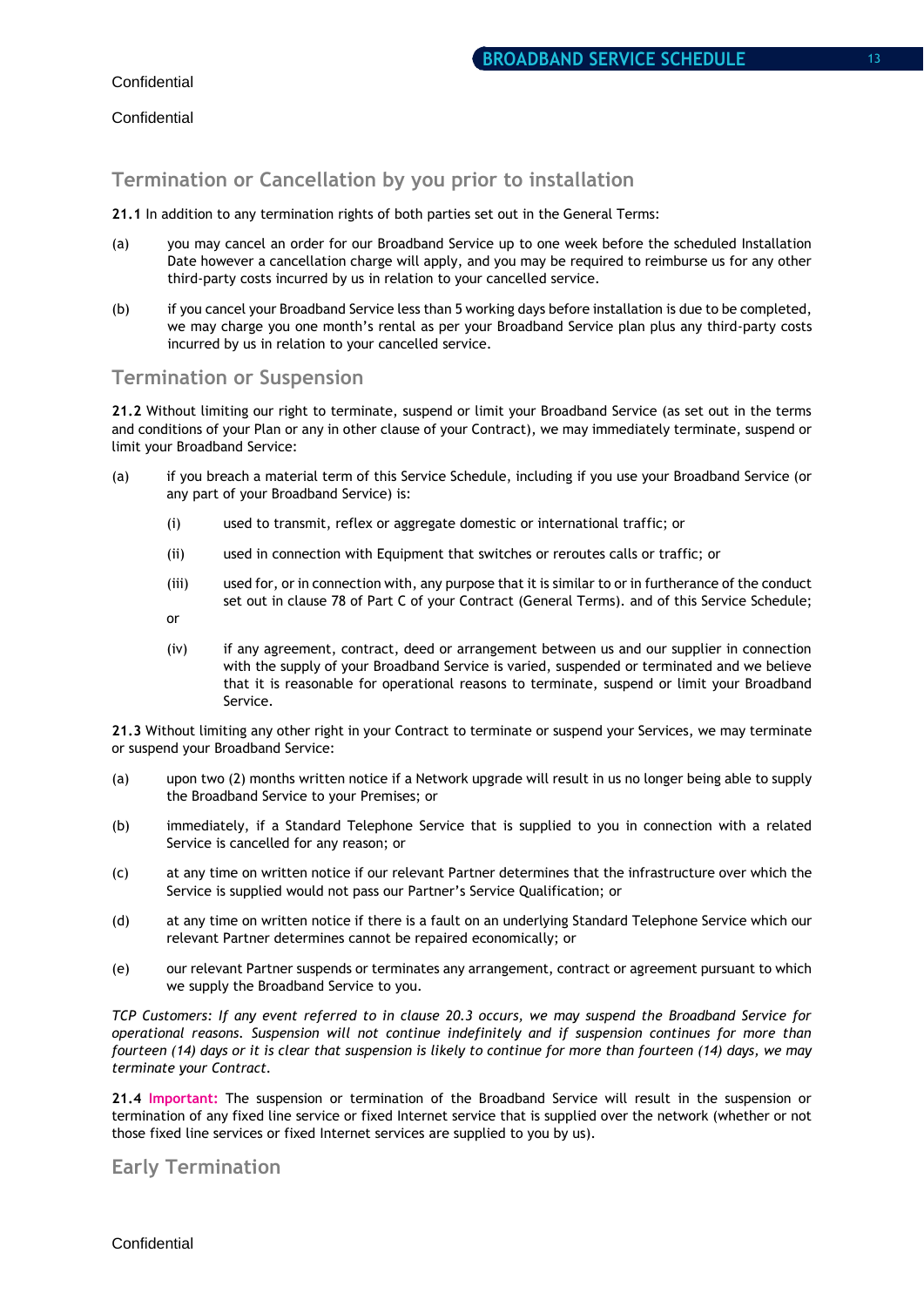**21.5** An Early Termination Fee may apply if your Broadband Service is terminated prior to the expiry of the fixed or minimum term. Please refer to clause 69 of Part C of your Contract (General Terms). For the avoidance of doubt, you are not required to pay an Early Termination Fee where your Broadband Service is terminated pursuant to clause 21 of this Service Schedule.

# **22. Scheduled Outages**

**22.1** You expressly acknowledge and agree that Scheduled Outages are a necessary and unavoidable consequence of providing your Broadband Service.

**22.2** We aim to provide you with reasonable notice of any anticipated Scheduled Outage where we believe that the Scheduled Outage may significantly and adversely affect your Broadband Service.

**22.3** You expressly acknowledge and agree that a Scheduled Outage may be urgent and unexpected and accordingly, we may be unable to provide you with any notice of a Scheduled Outage and your Broadband Service will be immediately suspended.

**22.4** Without limiting clauses 15 to of this Service Schedule, you may experience a Scheduled Outage of several seconds between 11:30pm to midnight each night to enable us to update your daily data usage record.

### **23. Your Welcome Pack**

**23.1** Please refer to your Welcome Pack for all your account management contacts and support numbers.

**23.2** In the event of any inconsistency between this Service Schedule and your Welcome Pack, this Service Schedule prevails.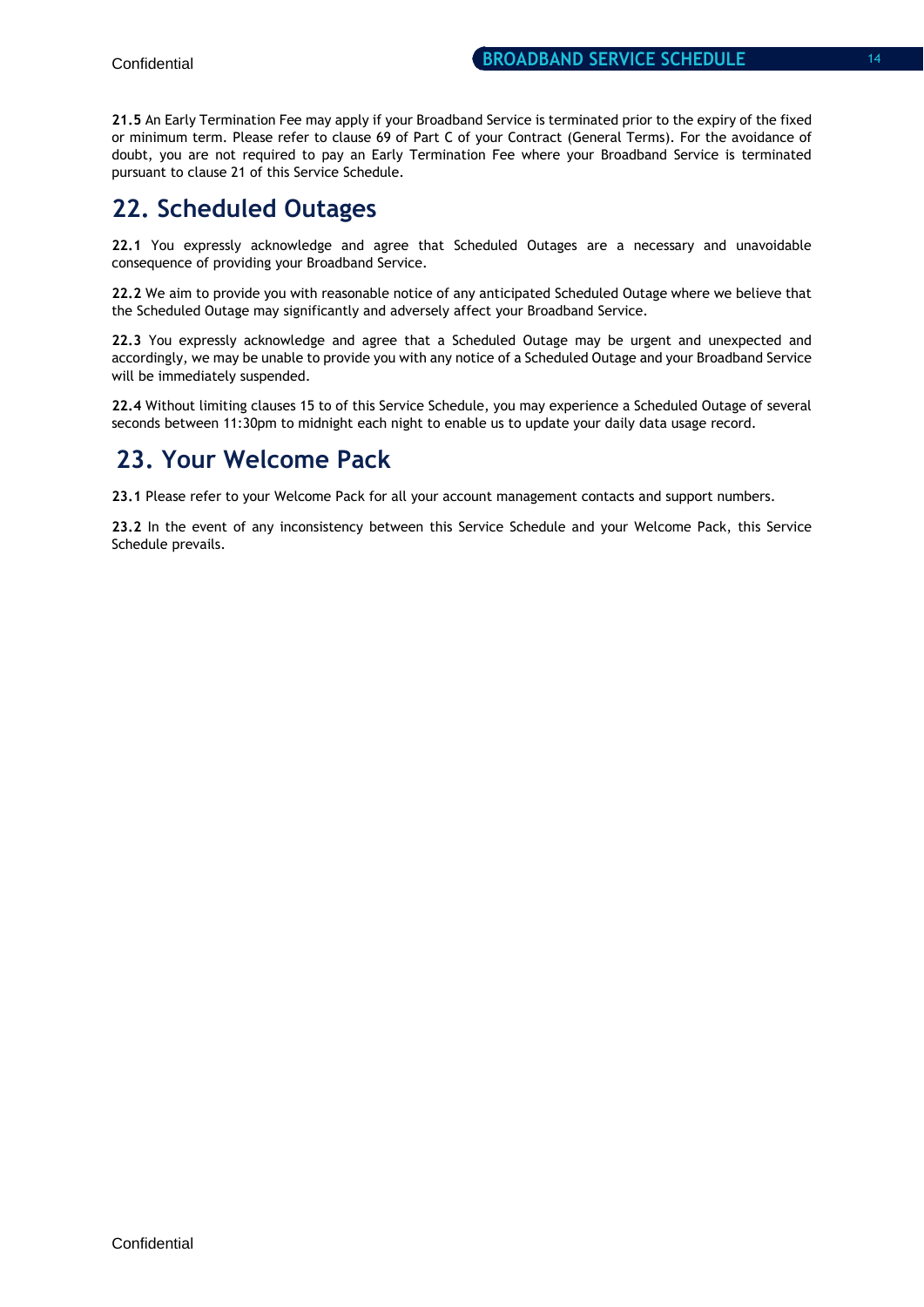# **24. Definitions and Interpretation**

**24.1** Capitalised terms not defined in this Service Schedule have the meaning given to them in the Customer Terms, Commander's Standard Form of Agreement under section 479 of the Telecommunications Act 1997, available on the Commander website.

**24.2** In this Service Schedule and any related application forms for Services under this Service Schedule, the following capitalised terms have the below meanings:

| 802.1Q                      | as in clause 7 (Protocols and Addresses).                                                                    |                                                                                        |  |  |
|-----------------------------|--------------------------------------------------------------------------------------------------------------|----------------------------------------------------------------------------------------|--|--|
|                             | the boundary point between the Broadband Service Network Equipment and the Connection                        |                                                                                        |  |  |
|                             |                                                                                                              | Point, each technology differs see below for detailed information:                     |  |  |
|                             |                                                                                                              |                                                                                        |  |  |
|                             |                                                                                                              |                                                                                        |  |  |
|                             | Fibre to the                                                                                                 | The NTD has 4 UNI-D ports (Ethernet) and 2 UNI-V (RJ12)                                |  |  |
|                             | Premises (FTTP)                                                                                              |                                                                                        |  |  |
|                             | Fibre to the                                                                                                 | There is no nbn <sup>™</sup> Connection Box on site, Copper Pairs installed at         |  |  |
|                             | <b>Building (FTTB)</b>                                                                                       | the Premises terminate to an xDSL port. Some may require                               |  |  |
|                             |                                                                                                              | Jumper Cable termination on the Customer Side MDF. The                                 |  |  |
|                             |                                                                                                              | allocation of a single xDSL port to each distinct nbn™ Copper Pair                     |  |  |
| <b>Access Network</b>       | Fibre to the Curb                                                                                            | The NCD has 1 UNI-D port (Ethernet)                                                    |  |  |
|                             | (FTTC)                                                                                                       |                                                                                        |  |  |
|                             | Fibre to the Node                                                                                            | There is no nbn <sup>™</sup> Connection Box on site, Copper Pairs installed at         |  |  |
|                             | (FTTN)                                                                                                       | the Premises terminate to an xDSL port. Some may require                               |  |  |
|                             |                                                                                                              | Jumper Cable termination on the Customer Side MDF. The                                 |  |  |
|                             |                                                                                                              | allocation of a single xDSL port to each distinct nbn™ Copper Pair                     |  |  |
|                             |                                                                                                              |                                                                                        |  |  |
|                             | <b>Hybrid Fibre</b>                                                                                          | The HFC-NTD has 1 UNI-D port (Ethernet)                                                |  |  |
|                             | Coaxial (HFC)                                                                                                |                                                                                        |  |  |
|                             | <b>Fixed Wireless</b>                                                                                        | The NTD has 4 UNI-D ports (Ethernet)                                                   |  |  |
|                             |                                                                                                              |                                                                                        |  |  |
|                             |                                                                                                              |                                                                                        |  |  |
| <b>ADSL</b>                 | Asymmetric Digital Subscriber Line.                                                                          |                                                                                        |  |  |
| Affected                    | a Carrier or Carriage Service Provider of fixed telephone and broadband services at the                      |                                                                                        |  |  |
| Provider                    | Premises.                                                                                                    |                                                                                        |  |  |
| <b>Amended Fibre</b>        | the amended cost nbn Co. charge you to design and construct a fibre optic link connecting a                  |                                                                                        |  |  |
| <b>Build Cost</b><br>(AFBC) | fibre aggregation node to a single location at your premises. This is provided to you prior to               |                                                                                        |  |  |
| <b>Application</b>          | the commencement of the installation and upon assessment via a nbn technician.                               |                                                                                        |  |  |
| <b>Bandwidth</b>            | your application for a Broadband Service.<br>the rate of data transfer in respect of your Broadband Service. |                                                                                        |  |  |
| <b>Bandwidth</b>            |                                                                                                              |                                                                                        |  |  |
| <b>Support Ticket</b>       | as in clause 8.3.                                                                                            |                                                                                        |  |  |
| <b>Basic Telephone</b>      |                                                                                                              | a Standard Telephone Service as in the Telecommunications (Consumer Protection and     |  |  |
| Service                     | Service Standards) Act 1999 (Cth).                                                                           |                                                                                        |  |  |
| <b>Broadband</b>            |                                                                                                              |                                                                                        |  |  |
| <b>Service</b>              | as in clause 1 of this Service Schedule.                                                                     |                                                                                        |  |  |
|                             |                                                                                                              | equipment which is owned or controlled by, or operated by or on behalf of, nbn for the |  |  |
|                             | purposes of the Fibre Network, FTTN Network, FTTC Network or HFC Network                                     |                                                                                        |  |  |
|                             |                                                                                                              |                                                                                        |  |  |
|                             |                                                                                                              |                                                                                        |  |  |
| <b>Broadband</b>            | Fibre to the Premises (FTTP)                                                                                 | a Drop Fibre;<br>$\qquad \qquad \blacksquare$                                          |  |  |
| <b>Service Network</b>      |                                                                                                              | a Utility Box;<br>٠                                                                    |  |  |
| Equipment                   |                                                                                                              | a Connecting Fibre;<br>٠                                                               |  |  |
|                             |                                                                                                              | a Network Termination Device - NTD (and any                                            |  |  |
|                             |                                                                                                              | installation and provision of an associated                                            |  |  |
|                             |                                                                                                              | battery back-up unit and First                                                         |  |  |
|                             |                                                                                                              | Battery); and                                                                          |  |  |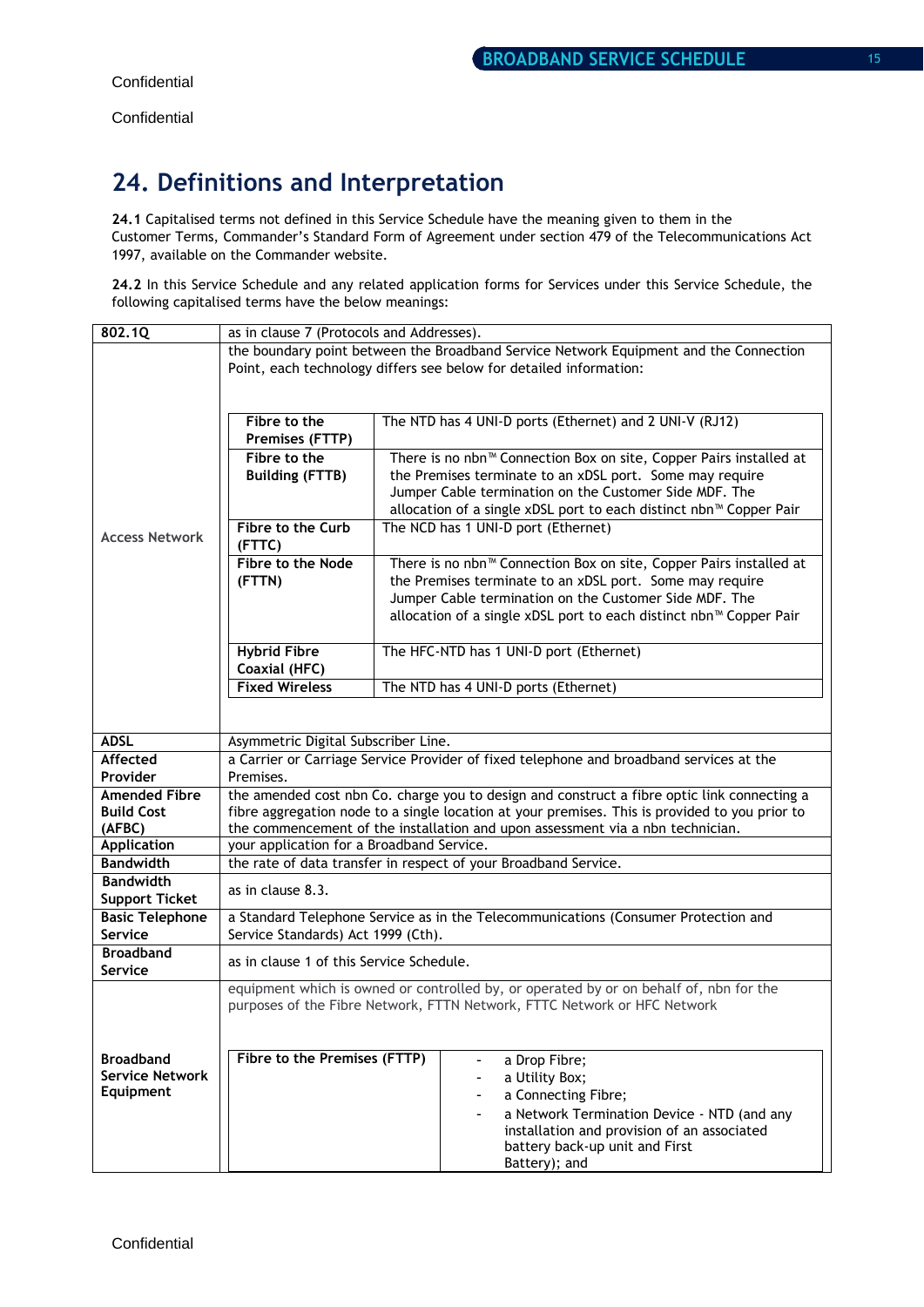|                               |                                                                                                | any ancillary equipment, facilities, lines or<br>network owned or controlled by, or operated by<br>or on behalf of nbn between, and including, the<br>NAP and the NTD |  |  |
|-------------------------------|------------------------------------------------------------------------------------------------|-----------------------------------------------------------------------------------------------------------------------------------------------------------------------|--|--|
|                               | Fibre to the Building (FTTB)                                                                   | a Jumper Cable; and<br>$\overline{\phantom{a}}$                                                                                                                       |  |  |
|                               |                                                                                                | any other equipment which nbn considers is<br>$\overline{\phantom{a}}$                                                                                                |  |  |
|                               |                                                                                                | required to transition the service to nbn                                                                                                                             |  |  |
|                               |                                                                                                | Other cabling may be required<br>٠                                                                                                                                    |  |  |
|                               | Fibre to the Curb (FTTC)                                                                       | a Lead-In Cable;<br>$\overline{\phantom{a}}$                                                                                                                          |  |  |
|                               |                                                                                                | a Copper Connecting Cable<br>$\overline{\phantom{a}}$                                                                                                                 |  |  |
|                               |                                                                                                | a Passive NTD                                                                                                                                                         |  |  |
|                               |                                                                                                | a Telecommunications Outlet;                                                                                                                                          |  |  |
|                               |                                                                                                | FTTC-NCD Connecting Equipment; and                                                                                                                                    |  |  |
|                               |                                                                                                | any other equipment which nbn considers is                                                                                                                            |  |  |
|                               |                                                                                                | required to transition the service to nbn                                                                                                                             |  |  |
|                               |                                                                                                | Other cabling may be required                                                                                                                                         |  |  |
|                               | Fibre to the Node (FTTN)                                                                       | a Lead-In Cable;<br>$\overline{\phantom{a}}$                                                                                                                          |  |  |
|                               |                                                                                                | a PCD;<br>-                                                                                                                                                           |  |  |
|                               |                                                                                                | a Copper Connecting Cable;                                                                                                                                            |  |  |
|                               |                                                                                                | a Passive NTD;                                                                                                                                                        |  |  |
|                               |                                                                                                | a Telecommunications Outlet; and                                                                                                                                      |  |  |
|                               |                                                                                                | any other equipment which nbn considers is                                                                                                                            |  |  |
|                               |                                                                                                | required to transition the service to nbn                                                                                                                             |  |  |
|                               |                                                                                                | Other cabling may be required                                                                                                                                         |  |  |
|                               | <b>Hybrid Fibre Coaxial (HFC)</b>                                                              | HFC Wall Outlet Connecting Equipment; and<br>$\blacksquare$                                                                                                           |  |  |
|                               | <b>Fixed Wireless</b>                                                                          | HFC-NTD Connecting Equipment;                                                                                                                                         |  |  |
|                               |                                                                                                | an outdoor NTD component;<br>۰                                                                                                                                        |  |  |
|                               |                                                                                                | a connecting cable;<br>$\overline{\phantom{a}}$<br>an indoor NTD component; and                                                                                       |  |  |
|                               |                                                                                                | any ancillary equipment, facilities, lines or                                                                                                                         |  |  |
|                               |                                                                                                | network owned or controlled by, or operated by                                                                                                                        |  |  |
|                               |                                                                                                | or on behalf of nbn between, and including, the                                                                                                                       |  |  |
|                               |                                                                                                | indoor component of the NTD and the outdoor                                                                                                                           |  |  |
|                               |                                                                                                | component of the NTD                                                                                                                                                  |  |  |
|                               |                                                                                                |                                                                                                                                                                       |  |  |
| <b>Business Fibre</b>         |                                                                                                | the Broadband Service called Business Fibre which consists of a Fibre Broadband                                                                                       |  |  |
| Service                       | Service and/or a Fibre Voice Service. The Business Fibre Service is provided by us over an     |                                                                                                                                                                       |  |  |
|                               | NBN Co, delivery may be via technologies other than Fibre.                                     | Access Network which is provided to Commander by its Network Suppliers. If our Supplier is                                                                            |  |  |
| Commander                     |                                                                                                | the Service provided to you in connection with this Service Schedule which enables us to.                                                                             |  |  |
| Commencement                  |                                                                                                | the date on which your Broadband Service commences (as set out in the Application Form, in                                                                            |  |  |
| Date                          | the terms and conditions of your Plan or as otherwise agreed to by the parties in writing).    |                                                                                                                                                                       |  |  |
|                               |                                                                                                | as in clause 3 of our Standard Form of Agreement made under section 479 of the                                                                                        |  |  |
| Contract                      | Telecommunications Act 1997 (Cth).                                                             |                                                                                                                                                                       |  |  |
| Connection<br>Point           |                                                                                                | a boundary between the Access Network and the customer equipment.                                                                                                     |  |  |
| <b>Coverage Areas</b>         | as in clause 5.5.                                                                              |                                                                                                                                                                       |  |  |
| <b>DSL</b>                    | Digital Subscriber Line.                                                                       |                                                                                                                                                                       |  |  |
| Equipment                     |                                                                                                | user guides, manuals and instructions in connection with the installation and use of                                                                                  |  |  |
| Documentation                 |                                                                                                | Equipment, including the manufacturer's guidelines and recommendations.                                                                                               |  |  |
| <b>Excess Usage</b>           | downloads or uploads in excess of your Included Data Allowance.                                |                                                                                                                                                                       |  |  |
| <b>Fibre Build Cost</b>       |                                                                                                | the cost nbn Co. charge you to design and construct a fibre optic link connecting a fibre                                                                             |  |  |
|                               | aggregation node to a single location at your premises.                                        |                                                                                                                                                                       |  |  |
| <b>Fibre Broadband</b>        | an Internet service of a type known as broadband which is provided using Commander NBN         |                                                                                                                                                                       |  |  |
| Service                       | Service.                                                                                       |                                                                                                                                                                       |  |  |
| <b>Fibre Voice</b><br>Service | a fixed line voice telephony service provided for business use using Commander NBN<br>Service. |                                                                                                                                                                       |  |  |
| <b>Flat Rate</b>              | as in clause 3.3.                                                                              |                                                                                                                                                                       |  |  |
| Service                       |                                                                                                |                                                                                                                                                                       |  |  |
|                               |                                                                                                |                                                                                                                                                                       |  |  |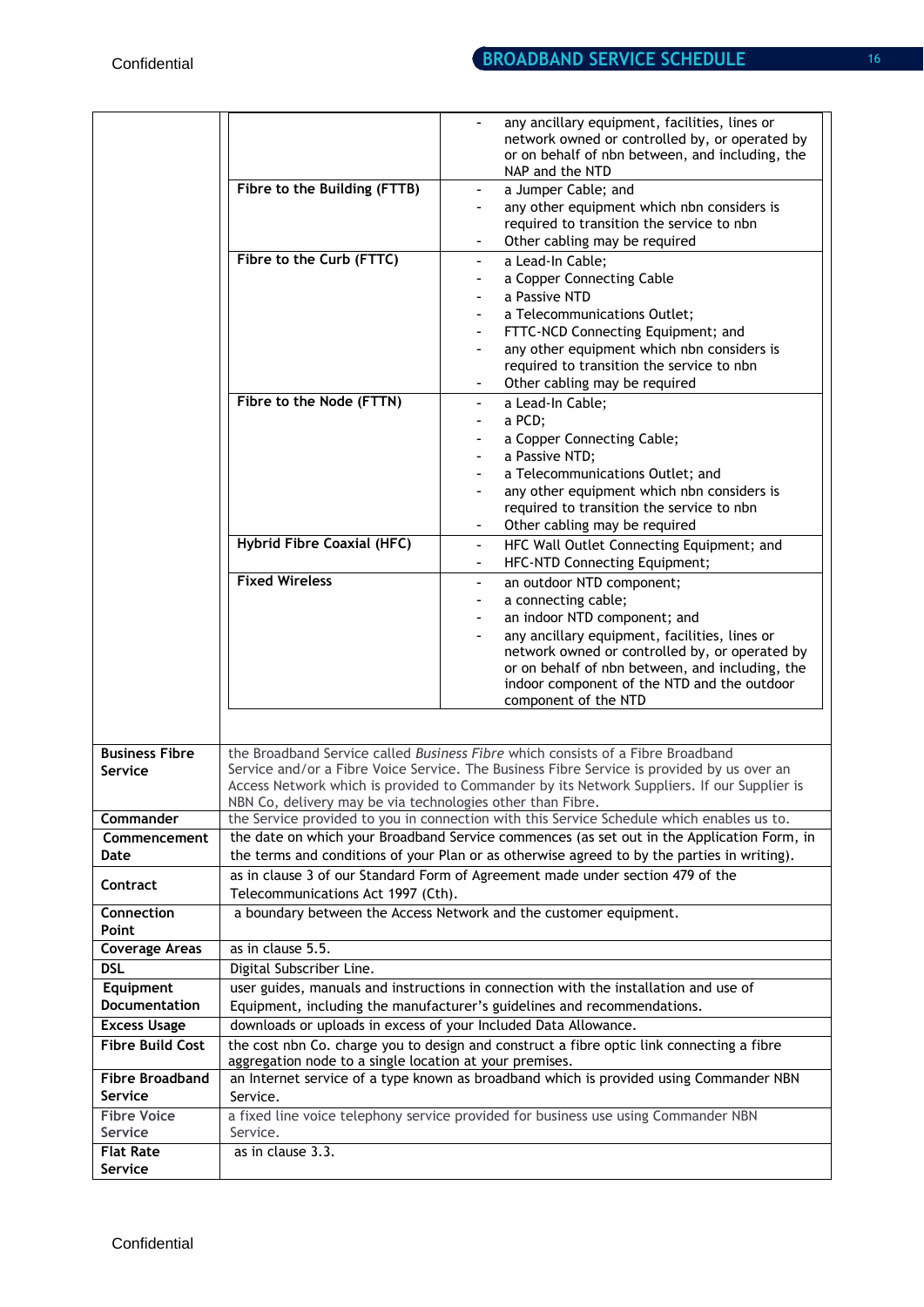### **Confidential**

|                                         | the amount of data you are entitled to download and upload in connection with your                                                                                                          |                                                                                                                  |  |  |
|-----------------------------------------|---------------------------------------------------------------------------------------------------------------------------------------------------------------------------------------------|------------------------------------------------------------------------------------------------------------------|--|--|
|                                         | Broadband Service in a given month without incurring excess usage charges or having your                                                                                                    |                                                                                                                  |  |  |
| <b>Included Data</b>                    | Broadband Service Shaped (depending on the particulars of your Broadband Service), as                                                                                                       |                                                                                                                  |  |  |
| Allowance                               |                                                                                                                                                                                             | specified in the terms and conditions of your Plan or as otherwise notified to you by us in                      |  |  |
|                                         | writing from time to time.                                                                                                                                                                  |                                                                                                                  |  |  |
|                                         |                                                                                                                                                                                             | products or services which are not able to be supplied, if at all, or to an acceptable quality,                  |  |  |
| Incompatible                            | to a premises to which Commander NBN Service has occurred. Further details on Incompatible                                                                                                  |                                                                                                                  |  |  |
| <b>Products</b>                         | Products can be obtained by contacting customer service.                                                                                                                                    |                                                                                                                  |  |  |
| <b>Installation Date</b>                | the date assigned by us to install the Broadband Service.                                                                                                                                   |                                                                                                                  |  |  |
| <b>IP Address</b>                       | Internet Protocol Address.                                                                                                                                                                  |                                                                                                                  |  |  |
| Lead-in Cable,                          | the connection between the street (either underground or aerial) to a point on the Premises.                                                                                                |                                                                                                                  |  |  |
| or Drop Cable                           |                                                                                                                                                                                             |                                                                                                                  |  |  |
| <b>NAP</b>                              | the Network Access Point. Generally, this will be installed on the outside of the Premises.                                                                                                 |                                                                                                                  |  |  |
| <b>NBN Service</b>                      | utilise a fibre network to deliver Fixed Voice Services and/or Broadband Services to the                                                                                                    |                                                                                                                  |  |  |
|                                         | Premises. Commander NBN Services are not an independent Service provided to you. As a                                                                                                       |                                                                                                                  |  |  |
|                                         | result, where delivery of Services over a fibre network is selected, we will deliver your Fixed<br>Voice Service and/or your Broadband Service to you over fibre for the term of your Fixed |                                                                                                                  |  |  |
|                                         |                                                                                                                                                                                             |                                                                                                                  |  |  |
|                                         |                                                                                                                                                                                             |                                                                                                                  |  |  |
|                                         | Voice Service and/or your Broadband Service (as the case may be). Refer to your Fixed Voice<br>Service Schedule and/or your Broadband Service Schedule for the terms and conditions         |                                                                                                                  |  |  |
|                                         |                                                                                                                                                                                             |                                                                                                                  |  |  |
|                                         | relating to the term of the Services provided pursuant to those Service Schedules.                                                                                                          |                                                                                                                  |  |  |
| <b>Network</b><br><b>Boundary Point</b> | defines the boundary point of the network, it is where our legal responsibility finishes, from                                                                                              |                                                                                                                  |  |  |
|                                         | this point on all lines connecting to the premises are privately owned and hence all                                                                                                        |                                                                                                                  |  |  |
|                                         | maintenance is the responsibility of the property owner.                                                                                                                                    |                                                                                                                  |  |  |
|                                         |                                                                                                                                                                                             |                                                                                                                  |  |  |
|                                         | <b>FTTP</b>                                                                                                                                                                                 | The UNI-D port allocated by nbn on the Network                                                                   |  |  |
|                                         | <b>FTTB</b>                                                                                                                                                                                 | Termination Device is the Network Boundary Point (NBP).<br>The wall socket where you plug your modem into is the |  |  |
|                                         |                                                                                                                                                                                             | NBP.                                                                                                             |  |  |
|                                         | <b>FTTC</b>                                                                                                                                                                                 | The wall socket where you plug the Network Connection                                                            |  |  |
|                                         |                                                                                                                                                                                             | Device into is the NBP.                                                                                          |  |  |
|                                         | <b>FTTN</b>                                                                                                                                                                                 | The wall socket where you plug your modem into is the                                                            |  |  |
|                                         |                                                                                                                                                                                             | NBP.                                                                                                             |  |  |
|                                         | <b>HFC</b>                                                                                                                                                                                  | The UNI-D port allocated by nbn on the Network                                                                   |  |  |
|                                         |                                                                                                                                                                                             | Termination Device is the NBP.                                                                                   |  |  |
|                                         | <b>Fixed Wireless</b>                                                                                                                                                                       | The UNI-D port allocated by nbn on the Network                                                                   |  |  |
|                                         |                                                                                                                                                                                             | Termination Device is the NBP.                                                                                   |  |  |
|                                         | <b>Enterprise Ethernet</b>                                                                                                                                                                  | The UNI-D port allocated by Commander on the Business                                                            |  |  |
|                                         |                                                                                                                                                                                             | Network Termination Device is considered to be the NBP.                                                          |  |  |
|                                         |                                                                                                                                                                                             |                                                                                                                  |  |  |
|                                         |                                                                                                                                                                                             |                                                                                                                  |  |  |
| <b>Network</b>                          |                                                                                                                                                                                             | the Network Supplier that we use to supply the Broadband Service to the Premises.                                |  |  |
| Partner                                 |                                                                                                                                                                                             |                                                                                                                  |  |  |
| <b>Network</b>                          |                                                                                                                                                                                             | the owners and/or operators of the optical fibre access networks that we use to provide the                      |  |  |
| <b>Suppliers</b>                        | Broadband Service, which may include NBN Co Limited, OptiComm Pty Ltd, the Victorian<br>Urban Development Authority and Fujitsu Australia Limited and other carriers.                       |                                                                                                                  |  |  |
|                                         |                                                                                                                                                                                             |                                                                                                                  |  |  |
|                                         | a passive or non-powered device:                                                                                                                                                            |                                                                                                                  |  |  |
| <b>Passive NTD</b>                      | provided by a Carrier to establish a demarcation point between the Carrier's                                                                                                                |                                                                                                                  |  |  |
|                                         | network and customer cabling and/or equipment; and                                                                                                                                          |                                                                                                                  |  |  |
|                                         | permanently marked at manufacture with the words 'Network Termination                                                                                                                       |                                                                                                                  |  |  |
|                                         | Device' or the letters 'NTD'.                                                                                                                                                               |                                                                                                                  |  |  |
| <b>PPPoA</b>                            | as in clause 7 (Protocols and Addresses).                                                                                                                                                   |                                                                                                                  |  |  |
| <b>PPPoE</b>                            | as in clause 7 (Protocols and Addresses).                                                                                                                                                   |                                                                                                                  |  |  |
|                                         | the physical place at which your Broadband Service/s is or will be enabled, activated and                                                                                                   |                                                                                                                  |  |  |
| <b>Premises</b>                         | supplied to you by Commander.                                                                                                                                                               |                                                                                                                  |  |  |
| <b>PSTN</b>                             | Public Switched Telephone Network.                                                                                                                                                          |                                                                                                                  |  |  |